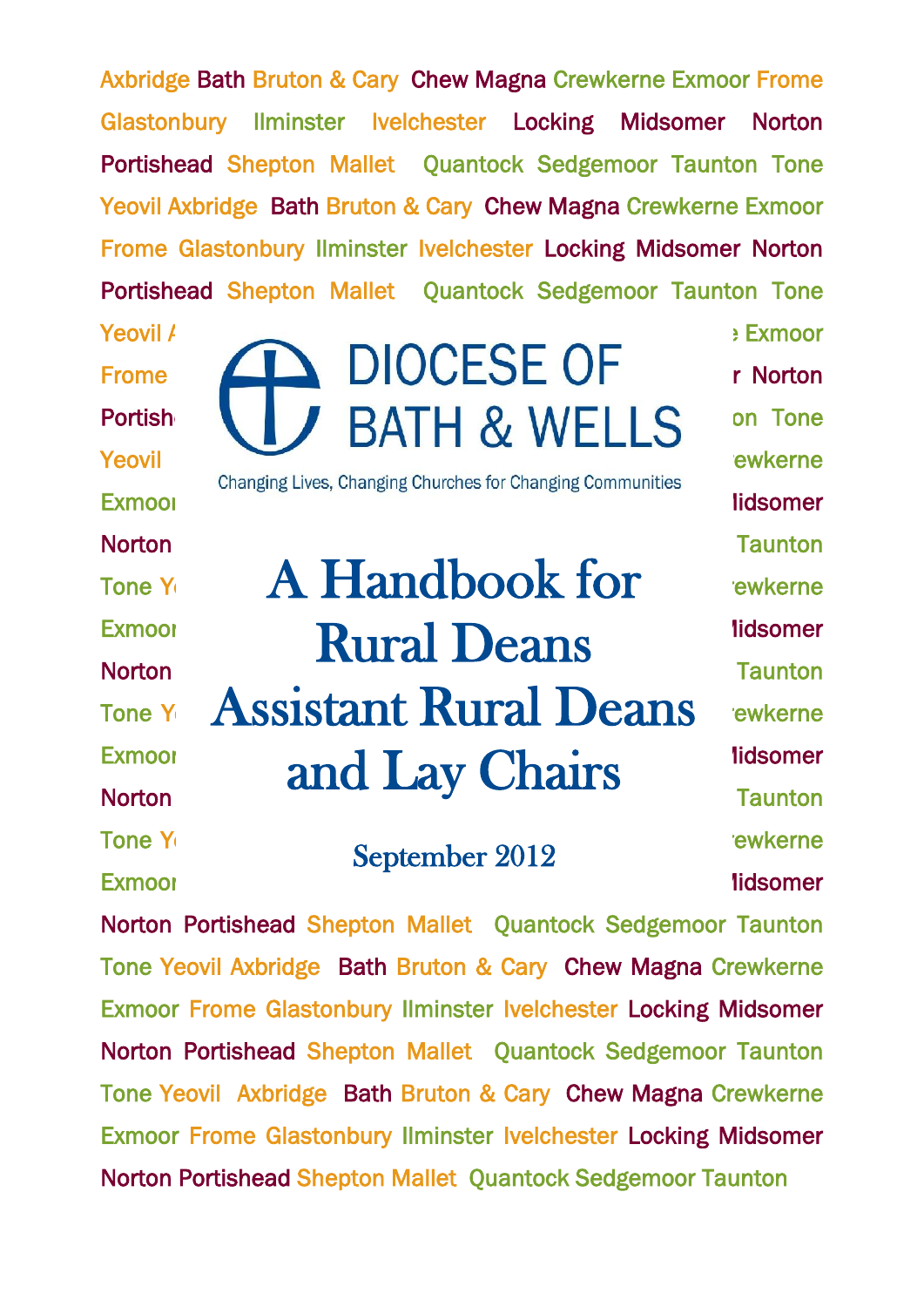#### **Introduction**

Rural deans, assistant rural deans and lay chairs play key roles in the work of the diocese and in the mission of God. That work combines legal responsibilities, pastoral responsibility for those in their particular deanery and a strategic role in ministry and mission.

A deanery offers different opportunities for clergy and laity to support one another and to learn together. Working together effectively in the key roles entrusted to you is an example of the key strand of Changing Lives, that no one is alone, and is in itself a statement about the collaborative nature of ministry that the hhurch often talks about, yet sometimes struggles to live out.

This document sets out the responsibilities of rural deans, assistant rural deans and lay chairs and deals with practicalities. We hope that this will support you in this ministry. You might also want to refer to the document *Constitution and Standing Orders of Deanery Synods,* which is available on the Diocesan Website, (along with a copy of this document) at School of Formation/Resources/Deaneries.

The work done in the deaneries, formally through chapters, synods and committees, as well as informally in developing loving relationships, is where much of the hard work is done in providing the structures and support for confident Christian communities to grow and flourish.

May God bless and sustain you in this important part of your ministry.

+ Lecen Bathor Well

+ Peter Tanton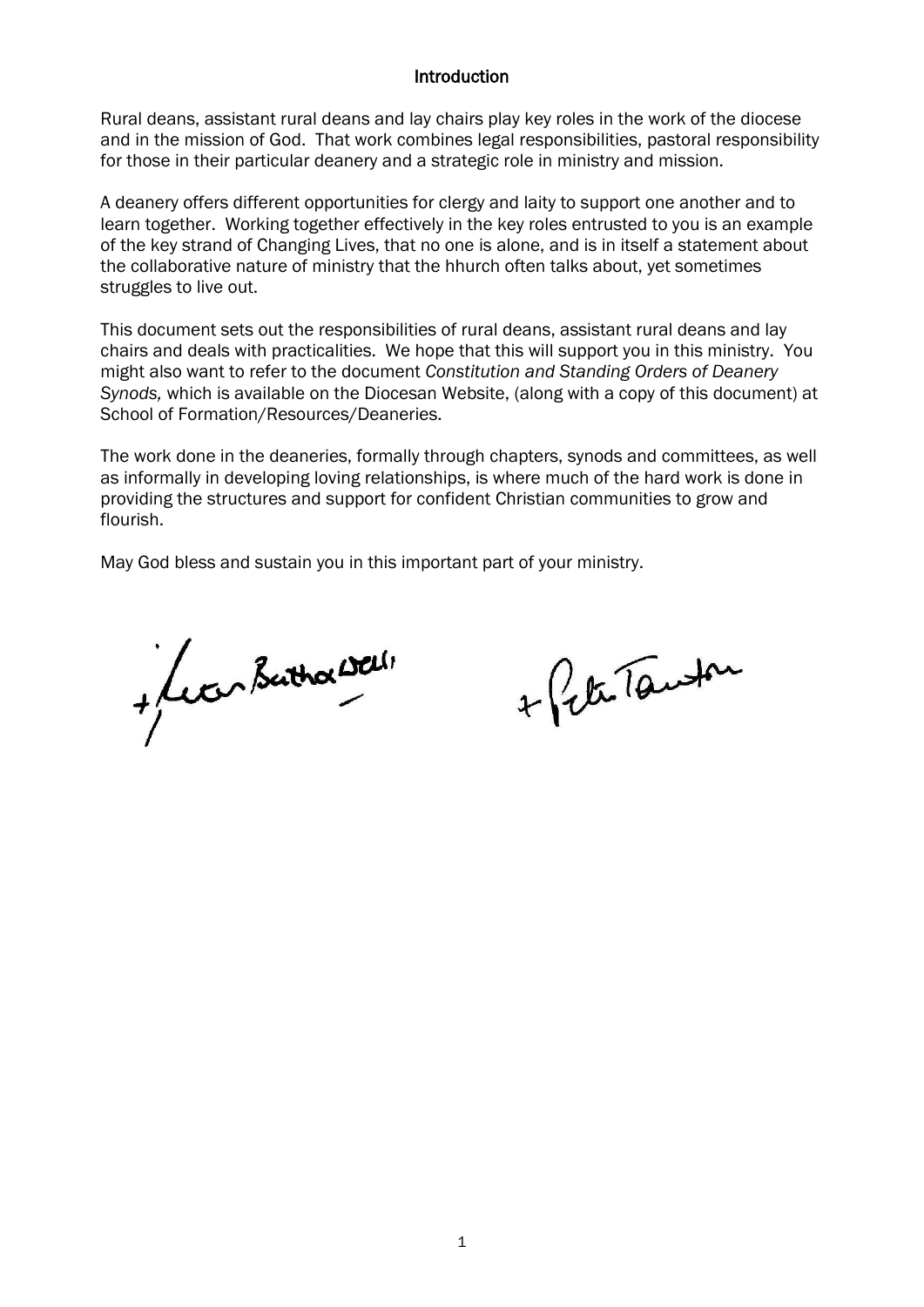## Rural Deans

The power to appoint a rural dean rests with the diocesan bishop. Before making an appointment the bishop consults with the archdeacon, the deanery clergy, the deanery Readers and lay chair to find a person who is both capable of undertaking the task and who will receive the support of the deanery in exercising this ministry. The appointment is initially for six years, which may be extended for a further period.

### Assistant Rural Deans

A rural dean may request the archdeacon that a colleague becomes an assistant. The choice of assistant rural dean is subject to approval by the bishop and licensed by the bishop. It is not assumed that an assistant rural dean will automatically become rural dean.

## Lay Chairs

Lay chairs are elected by the deanery synod House of Laity for the three-year life of the synod.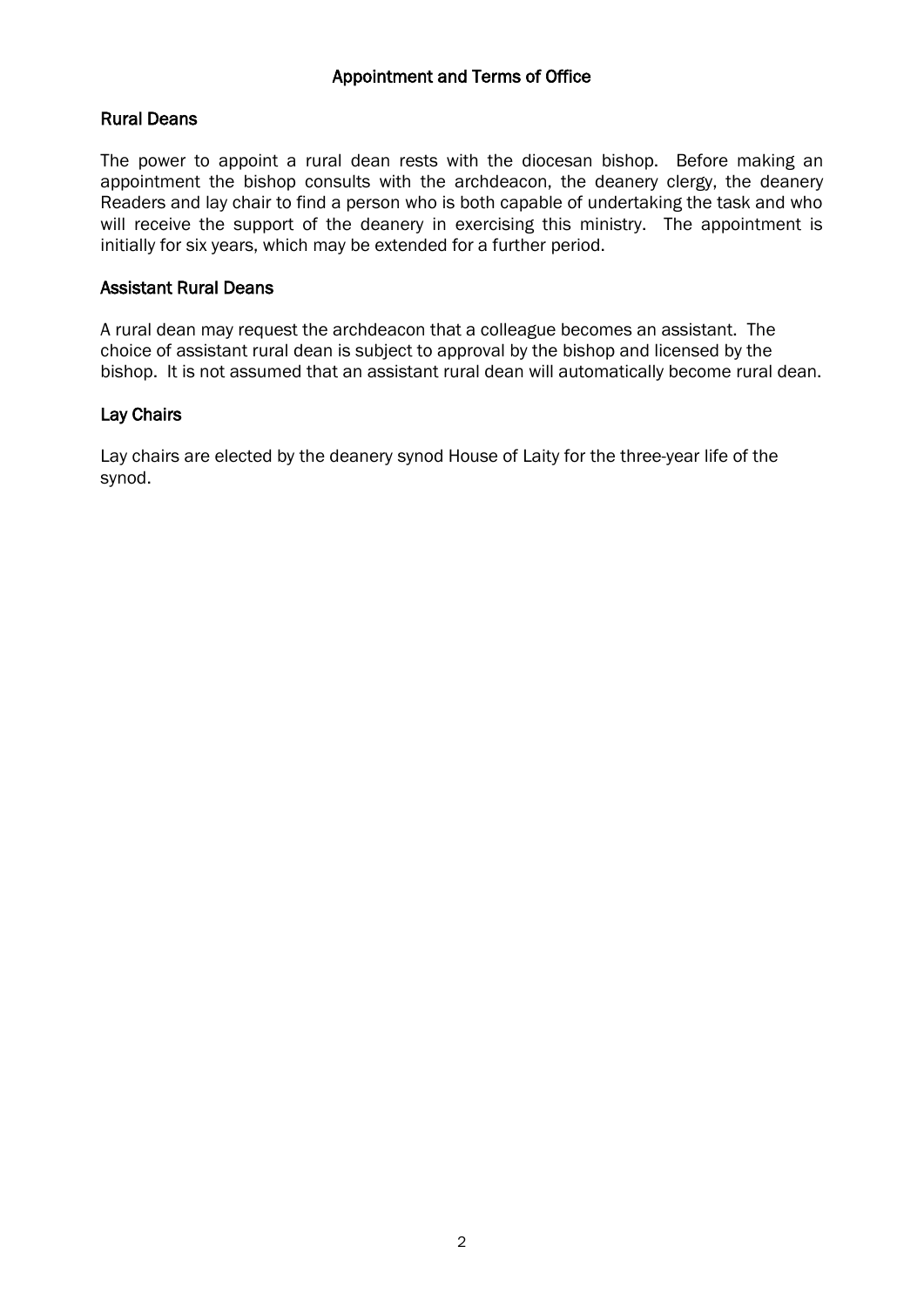# Institution

- Where possible there should be a handover with the outgoing rural dean and the lay chair.
- A nearby rural dean who is willing to act as a mentor for the first few months may be appointed by the archdeacon.
- There will be a public act of worship to license and welcome the new office-holder.
- There will be a meeting within six months of appointment with the archdeacon, rural dean, lay chair and director of clergy development. The purpose of this meeting is to come together to review the work of the deanery and to reflect on its future direction.
- There is an annual three-day consultation for newly appointed rural deans and assistant rural deans provided by the Southern Regional Institute to which people from the diocese will be invited (subject to spaces being available).
- The new rural dean may wish to contact the diocesan secretary and arrange a visit to The Old Deanery to meet members of staff with whom they will have contact in their new role.

# **Training**

Where possible, training should be thought of as development in strategic thinking and practice, and should be incorporated in regular meetings of rural deans.

Rural deans and assistant rural deans are encouraged to think of training needs they have for this role when assessing their training needs, planning their CMD and framing their responses to Ministerial Development Review.

The following is also agreed to be part of regular support and development:

- There will usually be three meetings of rural deans, assistant rural deans and bishop's staff each year, one of which will also be for lay chairs.
- There will be an annual retreat of rural deans (or assistant rural deans in their absence) and bishop's staff.
- Archdeaconry meetings of rural deans with their archdeacons usually take place every two months.
- One to one meetings with archdeacon will be held by arrangement.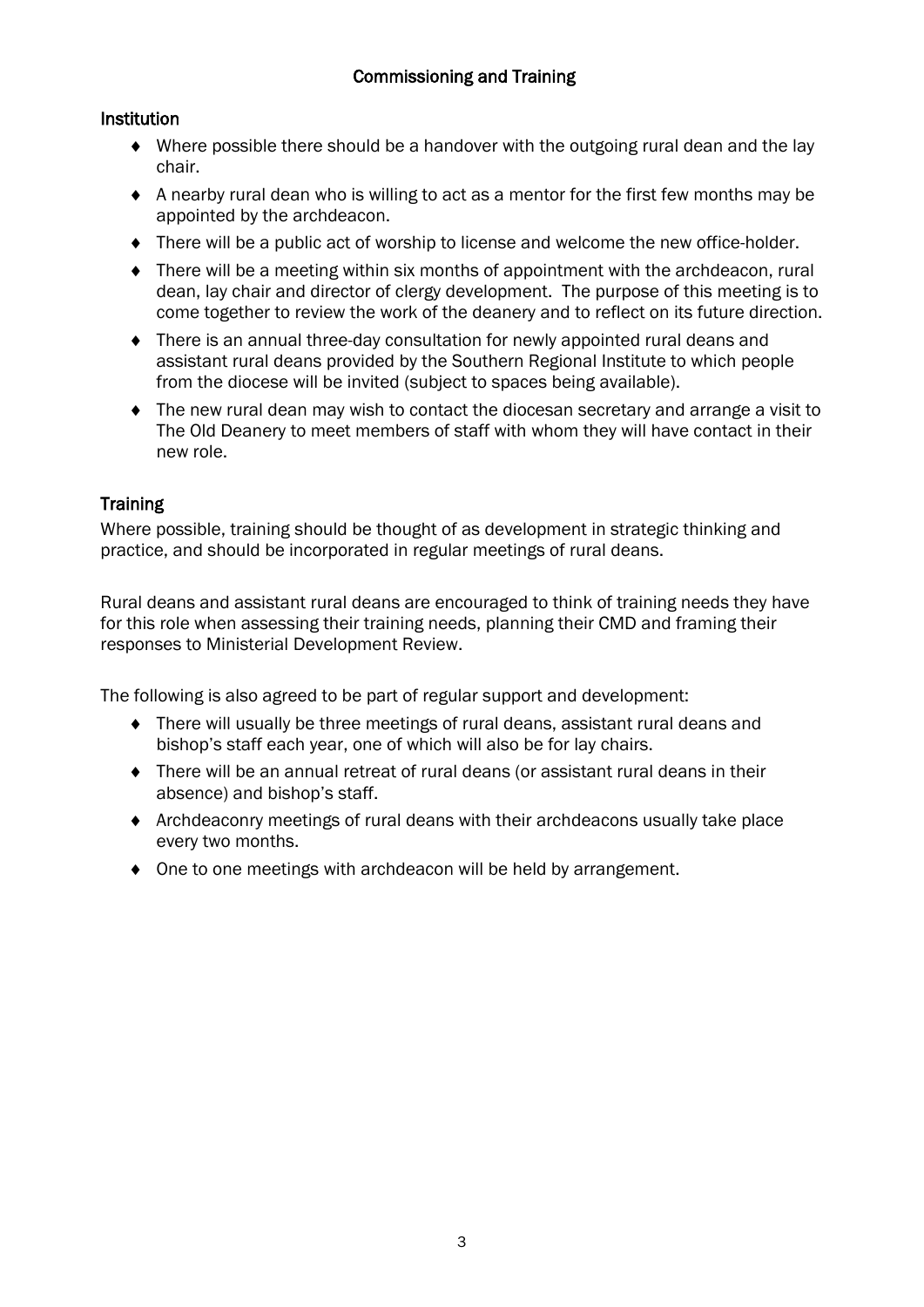- 1. As an officer of the diocesan bishop
- a) The rural dean is an officer of the bishop through whom the bishop exercises such pastoral care and oversight as he is not able to exercise in person.
- b) The rural dean will seek to know all the clergy and their families (stipendiary and ONSM) and support their ministries. The quality of his/her relationship with clergy and laity in the deanery is fundamental to the job.
- c) The rural dean will work in the deanery with the archdeacon in shared and devolved episcopal oversight.
- d) The rural dean will exercise a pastoral ministry, in consultation with the archdeacon, including help with cases of serious illness or other forms of distress among the clergy, or where there are signs of deterioration or depression which might lead to neglect of pastoral care, breakdown in pastoral relationships, or failure to exercise adequate supervision or team leadership. It is important that the bishops are kept informed of these situations within a context of confidentiality.
- e) The rural dean is encouraged to play his/her part in developing good communications between the bishops and the diocese, and the wider community.
- 2. As chair of the clergy chapter
- a) Chapter meetings offer the opportunity for collaboration, development, and mutual support of ministry. There needs to be a balance between worship, prayer, study, discussion and social events so as to promote fellowship and understanding between colleagues. It is important to include the needs of ONSMs and Readers, as well as the retired clergy, in arranging the chapter programme.
- b) From time to time opportunity should be given to bishops, archdeacons, sector ministers and others to attend chapter meetings.
- c) The rural dean will be invited to attend regular meetings with the bishops and other members of bishop's staff in order to share matters of policy and to review the shared privilege of ministry.
- d) The rural dean will arrange for deanery confirmations.
- 3. As a colleague of the archdeacon
- a) In order to strengthen the devolved pastoral responsibility and shared oversight, the archdeacon will arrange regular meetings with the rural deans.
- b) Under Canon Law (C.22.5) the archdeacon shall hold annual Visitations.
- c) The archdeacon's inspections of churches will usually be delegated to rural deans.
- d) If at any time the rural dean has any reason to believe that there is any serious defect in the fabric, ornaments, and furniture of any church or chapel, or that the buildings are in a state of disrepair, he/she will let the archdeacon know.
- 4. As co-chair of the deanery synod
- a) The rural dean is co-chair, with a member of the House of Laity (lay chair) of the deanery synod.
- b) It is essential that there should be a deanery pastoral committee to work in relationship with the archdeaconry pastoral committee. It is important that those elected to this body have the mission of the whole deanery at heart.
- c) The rural dean and lay chair, together with the standing committee, plan the meetings of the synod. The development and growth of synod members will in large measure derive from the shared listening, discussion and study of synod members.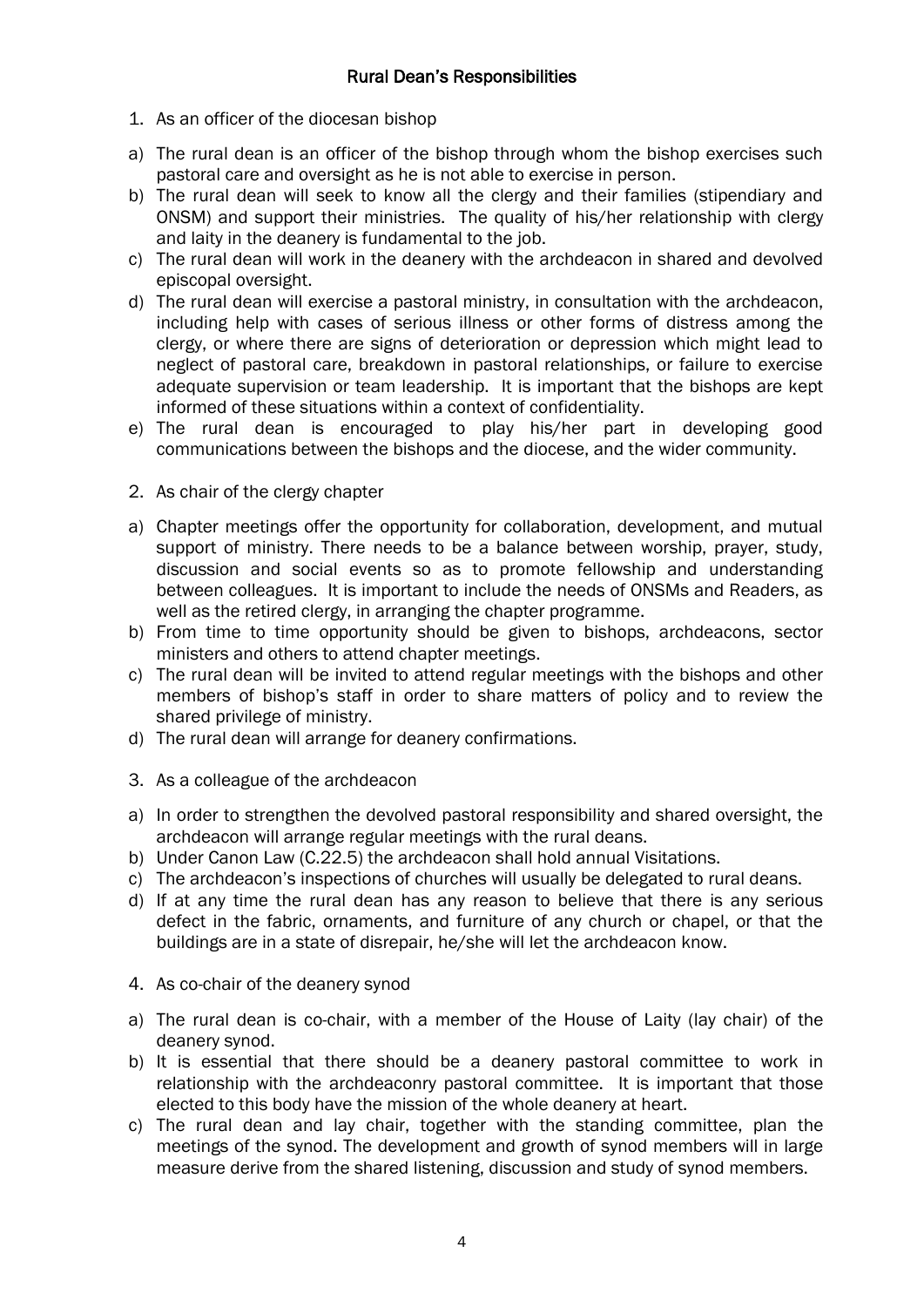- d) The deanery should play a significant role in mobilising parishes and local ministry groups (lmgs) for mission, encouraging the deepening of discipleship, and the development of evangelism and shared ministry.
- e) Under synodical government the rural dean is responsible for seeing that each parish maintains an up-to-date church electoral roll, that it has a properly elected church council and holds an annual parochial church meeting.
- f) The rural dean, with other deanery officers, shares the responsibility for agreeing parochial assessments and encouraging the payment of parish shares to the Common Fund.
- 5. Vacancy (or absence through illness or study leave)
- a) Under the Patronage Measure the rural dean will work closely with the archdeacon, the churchwardens and the PCC to ensure that legal processes are carefully followed.
- b) In normal circumstances the rural dean will meet with the churchwardens to agree the arrangements for continuing the worship, work and mission of the congregation during the vacancy and other similar circumstances.
- c) The rural dean should know who holds the keys to the parsonage house and should ensure that someone takes responsibility for looking after it properly. The property department in the diocese will offer the necessary support and advice.
- d) If there is an assistant curate or other ordained staff in the parish, the rural dean will arrange to meet with them from time to time to ensure that they are well supported.
- e) When an appointment has been made, the rural dean will work with the churchwardens in arranging the service of institution or licensing, including taking the rehearsal.
- 6. Representing the local Anglican Church
- a) The rural dean will often be seen by those outside the church as a spokes-person for the church. He/she may have to take a lead in developing good relationships with churches of other denominations, people of other faiths and the civic authorities.
- 7. Appointment and Conditions of Service
- a) An invitation to serve as rural dean will come from the diocesan bishop after consultation with his staff, the stipendiary clergy, the ONSMs, Readers and other deanery officers. The invitation needs careful thought, as acceptance will add to your existing workload.
- b) Canon C.23 "Of Rural Deans" sets out some of the official duties but, as in most dioceses, other duties have been added and expectations established.
- c) The appointment is initially for six years, which may be extended for a further period.
- d) Expenses for the work required in fulfilling the role of rural dean are met in full, and these include secretarial support and equipment. For details see page 13 and contact the diocesan secretary.
- e) The rural dean and assistant rural dean will be commissioned by the bishop or the archdeacon in the context of a deanery event.
- f) Training and development is available through the director of clergy development and appropriate courses will be paid for by the diocese.
- g) A new rural dean will meet with one of the bishops at an early stage and also with the archdeacon to discuss the role in more detail and within the local context.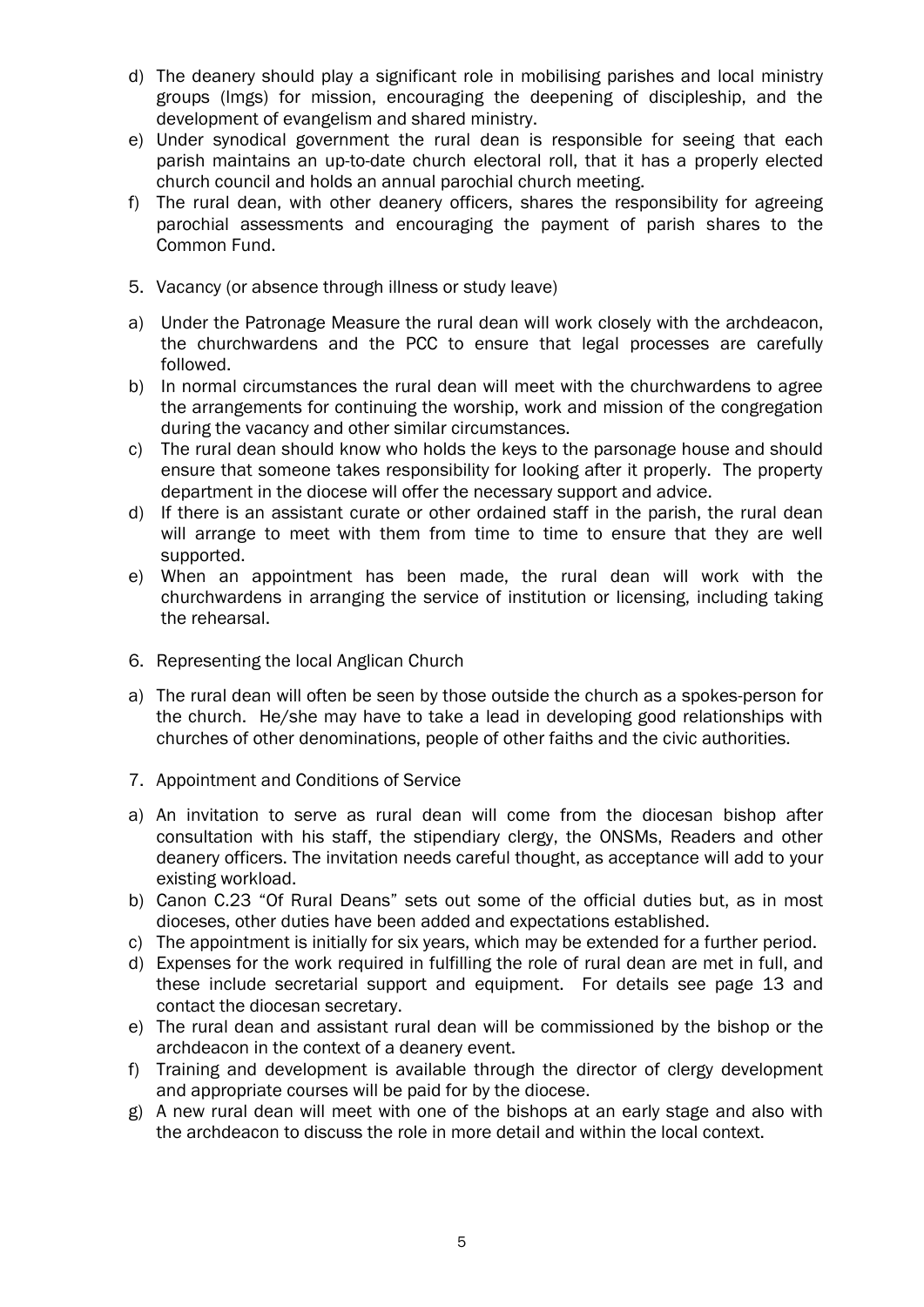- 1. As required by synodical legislation
- a) To act as co-chair of the deanery synod (and therefore a member of the deanery synod standing committee).
- b) To act as returning officer for the election of deanery clergy representatives to diocesan synod.
- c) To be consulted where pastoral reorganisation is in prospect.
- d) To be asked for advice where there are 'material disagreements' concerning worship in a parish.
- e) To be invited to any Section 12 meetings under the Patronage (Benefices) Measure.
- 2. In the light of *Changing Lives*, and working with the rural dean
- a) To be active in bringing together the views of the parishes of the deanery, getting to know the parishes and the people and understanding their concerns.
- b) To help foster a common sense of community and interdependence among the parishes of the deanery.
- c) To promote in the deanery the whole mission of the church: pastoral, evangelistic, social and ecumenical.
- d) To play a full part in the life of the deanery, representing the deanery at the licensing of new priests, archdeacon's visitations, and other events.
- e) To share (if appropriate) in the programme of parish visitations undertaken by rural deans.
- 3. In the life of the diocese
- a) Through the regular meeting of lay chairs, rural deans and bishops, to act as an important conduit between the diocese, the deanery and the parishes in supporting and promoting *Changing Lives*.
- b) To work with the rural dean in ensuring that the deaneries are key agents of mission in their communities.

There may be other reasonable roles and responsibilities that are agreed in consultation with the rural dean.

It is strongly recommended that the lay chair be formally commissioned at a deanery event, perhaps when the rural dean/assistant rural dean is commissioned.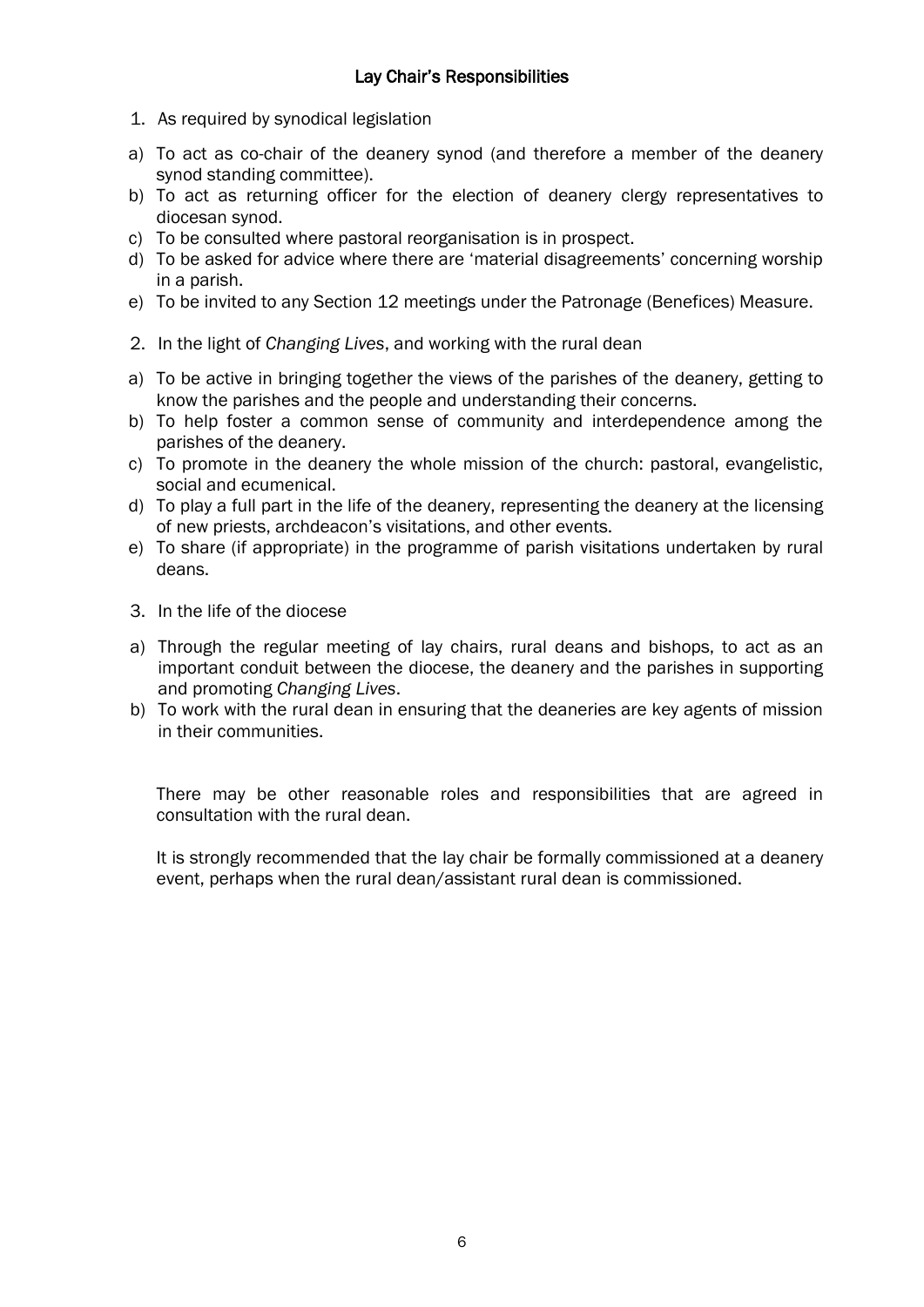## Assistant Rural Dean's Responsibilities

In the spirit of 'no one alone', and in response to the dangers of work overload, it is becoming increasingly common to designate one (or more) assistant rural dean(s). An 'assistant' is not the same as a 'deputy', however, in the event of the rural dean being unable to be at the deanery pastoral committee, the assistant will take his/her place.

There is no template for the role of assistant rural dean. Each deanery is different, and the skills and gifts of the rural dean and assistant rural dean will vary from deanery to deanery. In some places, having an assistant rural dean from a different part of the deanery or of a different theological emphasis will be very important.

Below is a set of questions, covering some of the issues that should be agreed between the rural dean and assistant rural dean prior to licensing. A copy of your own protocol should be discussed and agreed with your archdeacon when you have decided what is right for you.

### 'Public' tasks:

- How will we share chairing of the deanery synod (together with the lay chair)?
- How will we share chairing of chapter?

### Diocesan role:

The rural dean attends a number of diocesan meetings, such as an overnight meeting with the bishop's staff.

- How will the rural dean share information from these meetings with the assistant?
- Will the assistant rural dean attend if the rural dean cannot go?

### Clergy vacancies:

- How will we share the oversight of parishes in vacancy? (One possibility may be a geographical split, taking half the deanery each.)
- Will we use the same criteria for involvement in appointments parish profile, shortlisting, interviews, etc?

## Legal and pastoral opportunities with parishes:

As noted on page four, 3(c), rural deans are required, on behalf of the archdeacon, to 'inspect' parishes. This is generally done by a visit to the church with the wardens to inspect registers, etc, followed by an informal discussion elsewhere about the parish's life. It is recommended that each parish be visited at least every three years.

• How will this work be shared out?

## Expenses and secretarial support:

As noted on page five, 7(d), the rural dean can claim from the diocesan office for these matters.

- Will the assistant rural dean claim mileage, etc through the rural dean or directly?
- Will s/he need extra secretarial support, and how will that be reimbursed?

#### Communication:

Other than on business occasions, in what ways will you meet together and support each other in prayer?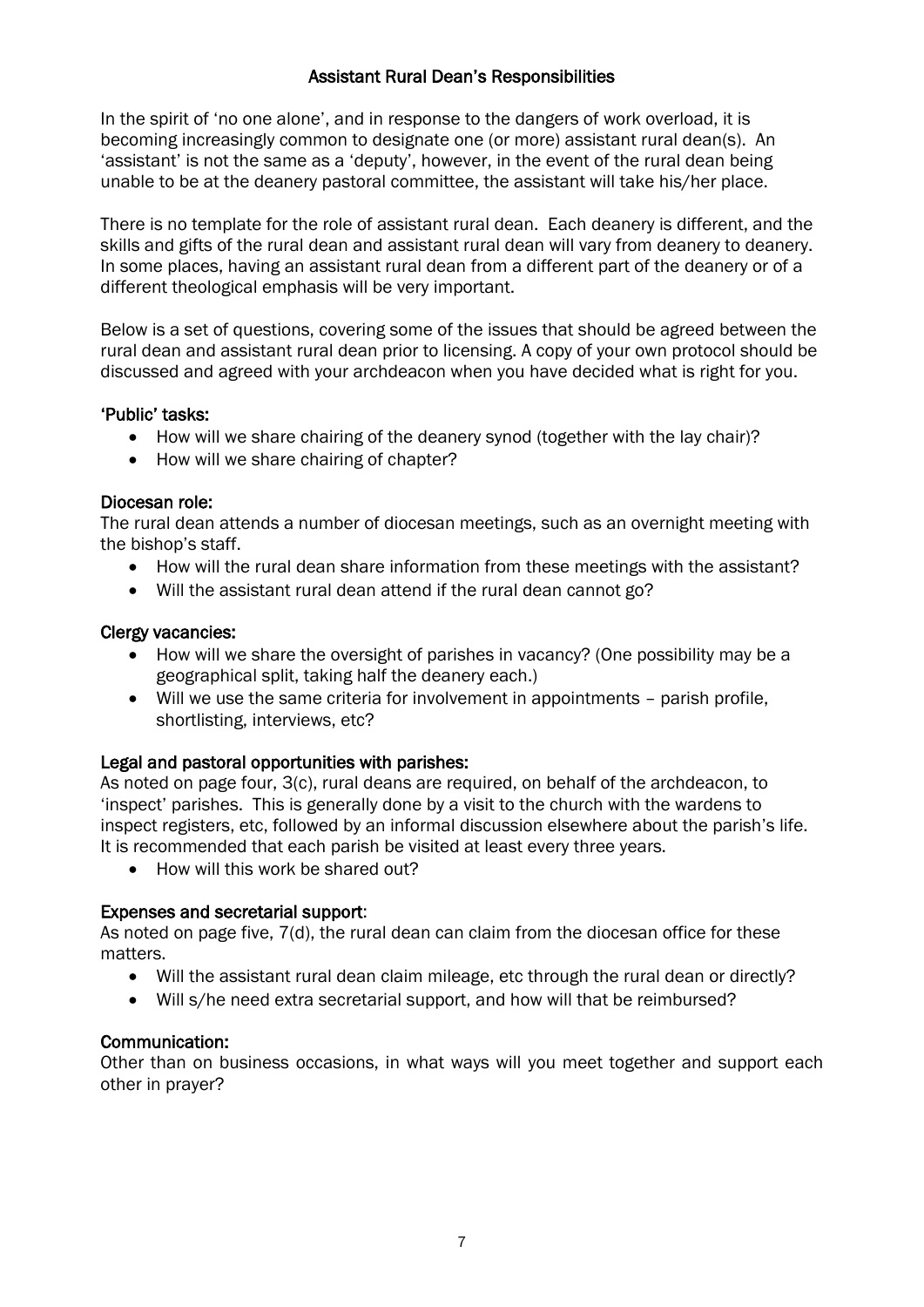## Vacant Benefices

On a parish or benefice becoming vacant, the rural dean will have a key role to play and various legal tasks to carry out. When a vacancy arises the archdeacon will seek to meet with the rural dean, lay chair and churchwardens as soon as possible. Churchwardens need to be made aware of their responsibilities - see Appendix C: Information for Churchwardens after Notice of Vacancy.

The following matters should be covered:

- 1 Ensure that churchwardens have obtained all keys to the vacated parsonage house.
- 2 Make early contact with the churchwardens to help them arrange for the conduct of Sunday and occasional services.
- 3 Ensure that the churchwardens, along with the outgoing incumbent, check and sign the terrier and inventory of the parish church(es), parsonage house and other church property.
- 4 Work closely with the archdeacon at the time of appointments, including associated matters such as disposal and acquisition of parsonages and the chosen place of residence.
- 5 Take responsibility for the planning of institutions, collations and licensings in collaboration with the churchwardens and the incumbent-designate (or equivalent).
- 6 Welcome the incoming minister to the chapter and the synod.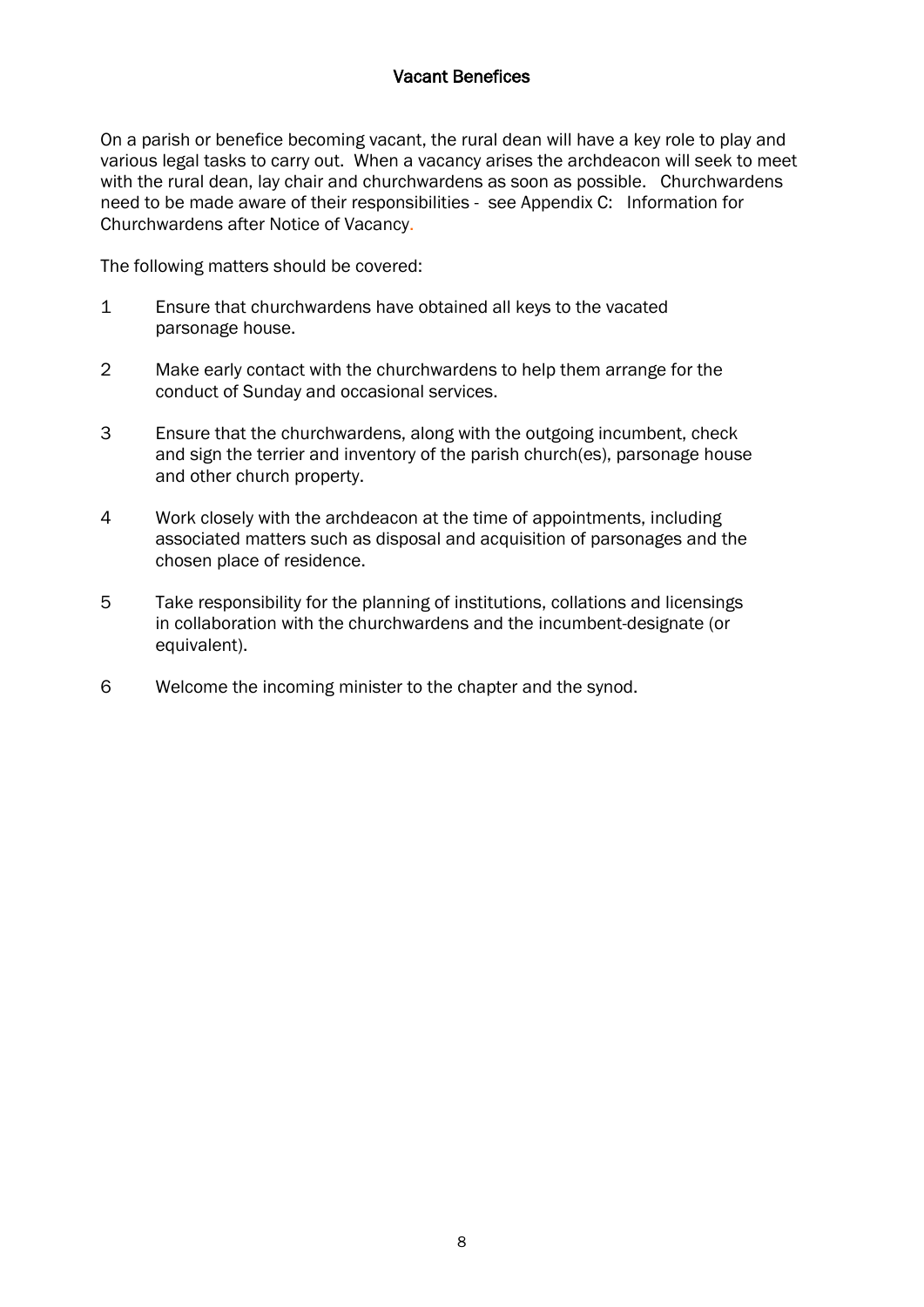### Institutions, Collations and Licensings

- 1. Rural deans have the responsibility for making the preparation for these services in the parishes of their deaneries. Together with churchwardens and the lay chairs they should always be informed about the date of such services.
- 2. Rural deans should then arrange to meet the incumbent designate, to welcome him/her on behalf of the chapter and deanery, to advise him/her on the dates of future meetings of both these bodies and to have a preliminary discussion about the service itself.
- 3. Rural deans should consult with all the churchwardens involved and the incumbent designate in the planning of the service.
- 4. The booklet *Preparation Notes for Institutions and Licensings* has been prepared by the diocesan liturgical advisory group and is available on the Diocesan website at School of Formation/Resources/Deaneries. It covers: invitations, service sheets, parking, robing, refreshments, seating, the service, order of procession, rehearsal, service register, including children and young people, using music within the liturgy, sample invitation card and words of welcome in benefice churches for the first Sunday. It should be used for the planning of services.
- 5 Time, care and prayer spent by the rural dean in making these arrangements will ensure that what takes place glorifies God and enables the mission of the Church in that benefice.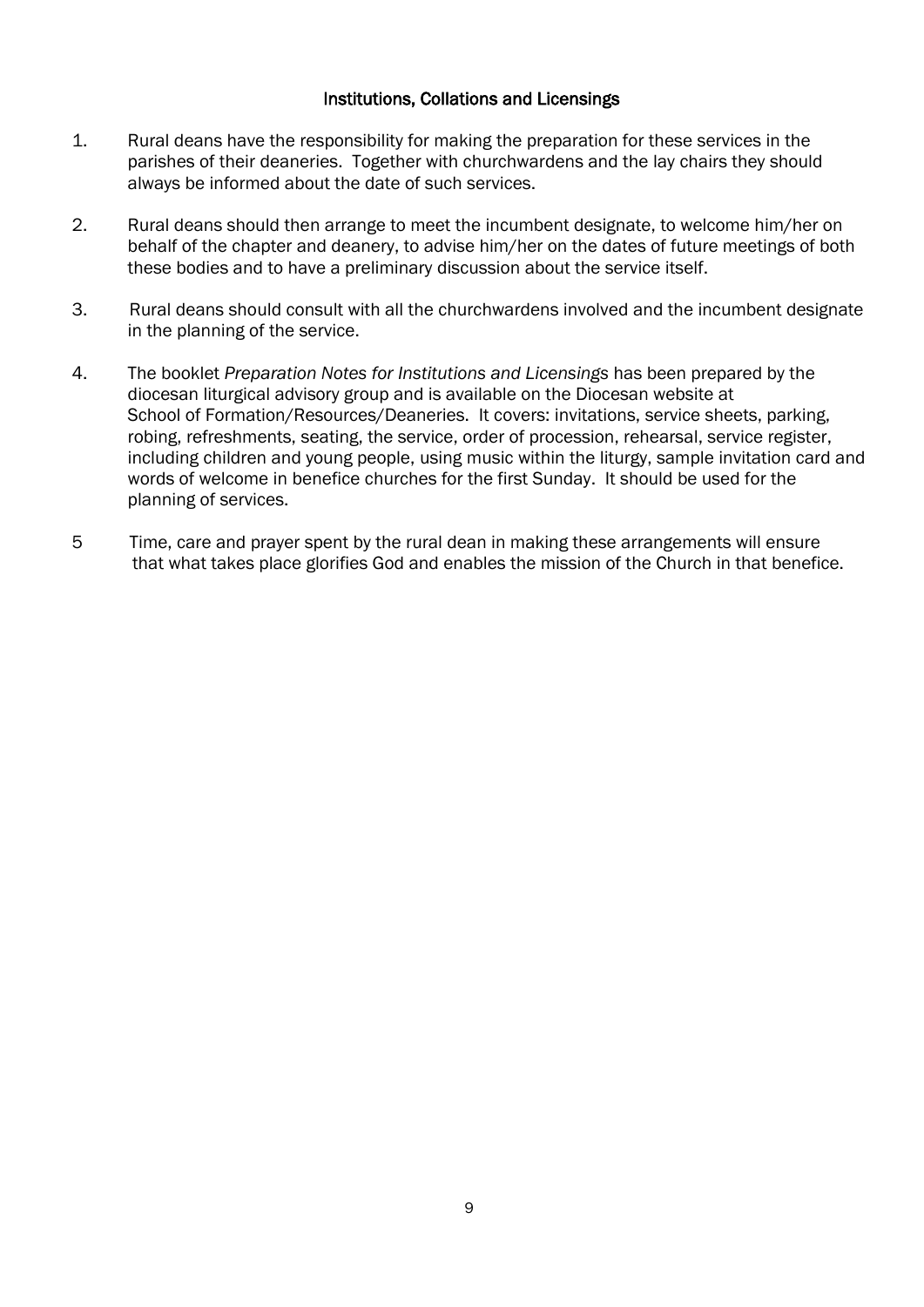### **Confirmations**

- 1. The norm is for there to be one confirmation service in each deanery every year. The bishops' office will contact each rural dean with a suggested date for their deanery confirmation in the summer of the preceding year and rural deans will arrange within their deanery where the service will take place. The detailed arrangements for the confirmation are made by the parish whilst regular contact is maintained with the rural dean who can advise and assist as appropriate.
- 2. The rural dean should remind chapter members that collections at confirmation services are for the diocesan Zambia link and should be sent to the diocesan office. Collections should be recorded in the service register and properly recorded as both income and expenditure in the PCC accounts. Those presenting candidates should bring with them their confirmation register and completed confirmation returns.

## Deanery Chapters

The rural dean is the chair of the clergy chapter. Although the chapter has no formal place as a statutory body in the synodical government of the Church, it has a vital pastoral and educational role to play in the care and guidance of and collaboration between ministers in both practical and spiritual matters. It is helpful to have a chapter clerk.

### Frequency of meetings

Chapter meeting should be held regularly and at dates and times, that enable as many clergy as possible to attend. Opportunity should from time to time be given for those whose work or other duties preclude meetings during the day to attend at a time more convenient to them, for example in the evening or at lunchtimes.

#### Membership of chapters

Deanery chapter membership comprises those in parochial posts in the deanery and licensed ordained chaplains in the deanery.

In order to affirm the collaborative nature of ministry, chapters should consider inviting Readers to attend certain meetings. Retired clergy might also be invited to some meetings. .

The lay chair may be invited to attend meetings of the chapter where there are particular matters to discuss.

#### Diocesan communication

The rural dean must report to chapter members issues raised at staff meetings called by the bishops and archdeacons, and also identify questions and issues that can be raise at future meetings on behalf of the deanery and its clergy. The rural dean should also find out if the lay chair wishes any specific concerns of the laity to be raised at meetings.

#### Relationship with deanery synod

It is important that the rural dean and the other members of chapter fully recognise the limits of the chapter's authority and do not make or pre-empt any decision which more properly belongs to the deanery synod.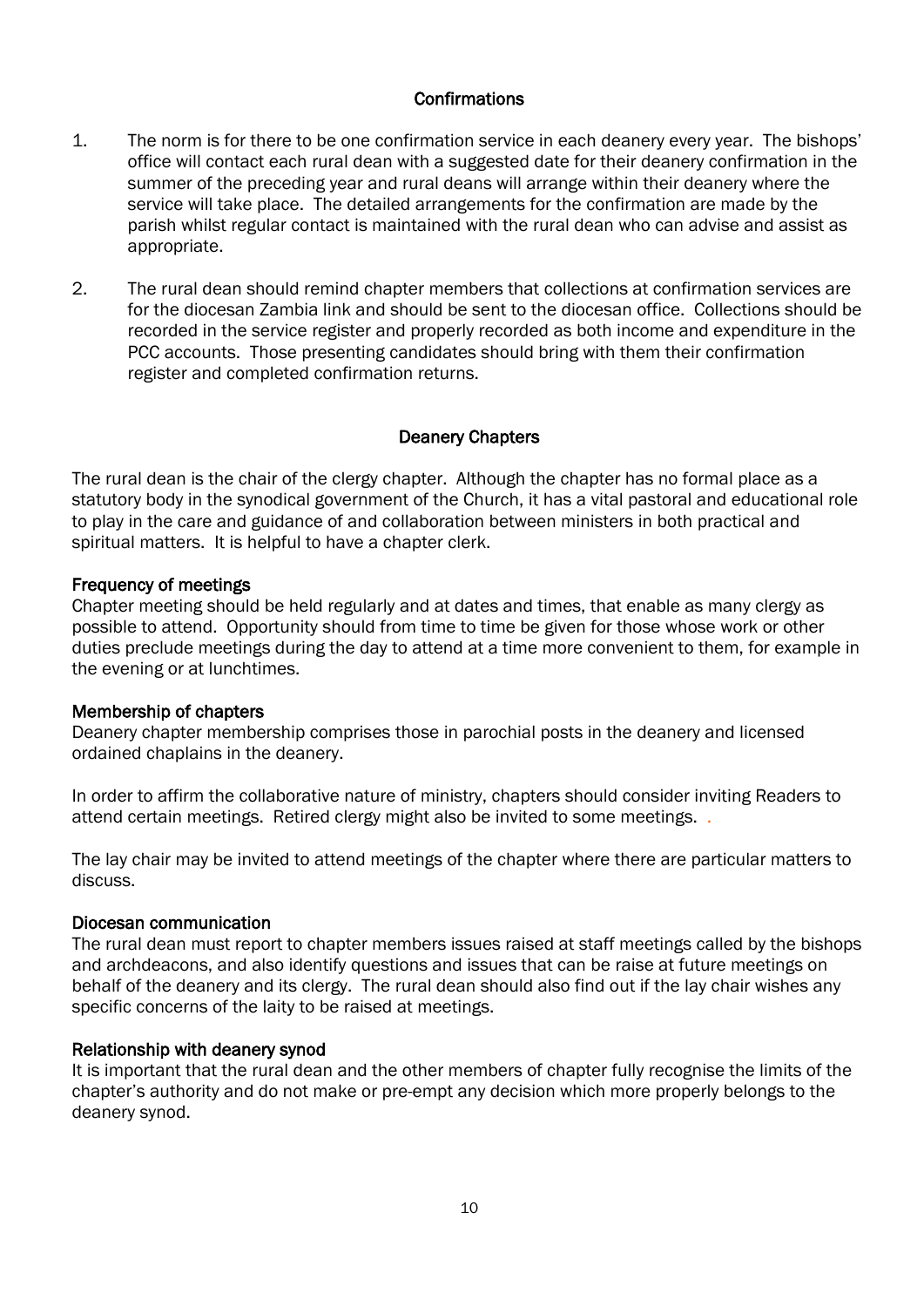## Deanery Synods

Deanery synods are governed by the Synodical Government Measure 1969 to which specific reference should be made. This provides amongst other matters that the rural dean and a member of the House of Laity elected by that House should jointly chair deanery synod.

Leadership of the deanery synod is therefore a shared responsibility. The key joint task of the chairs is to enable all within the deanery to make a contribution to the life and mission of the Church according to their own particular gifts. Therefore, together they should encourage all synod members to see the deanery as a body able to create and support creative mission hand in hand with the parishes.

The rural dean and lay chair are ultimately responsible for the correct and efficient operation of the synod and its committees including the deanery synod standing committee and the deanery pastoral committee.

## Deanery Committees

### Standing Committee

It is composed of joint chairs of deanery synod, officers of synod (where they are members of synod) and other people elected by members of each house in equal numbers from amongst their members as the synod shall determine. It has no power to co-opt additional members. Its role is to initiate and advise on proposals; to ensure members are adequately informed on questions raised and other matters of importance to the deanery; to prepare the agenda; to transact the business of synod between meetings; to make such appointments and do such other things as the synod may delegate to it.

## Pastoral Committee

This committee is for pastoral matters and has a watching brief over how resources are best used for the mission and ministry of the deanery.

It might be that a decision is made to combine the standing committee and the pastoral committee.

#### Other committees

The synod may constitute additional committees with such chairs, membership, terms of office, function, mode of appointment and other procedure as it thinks fit.

For further details on deanery synods and committees see *Diocese of Bath and Wells Constitution and Standing Orders of Deanery Synods,* which is *available* on the diocesan website, along with a copy of this document, at School of Formation/Resources/Deaneries.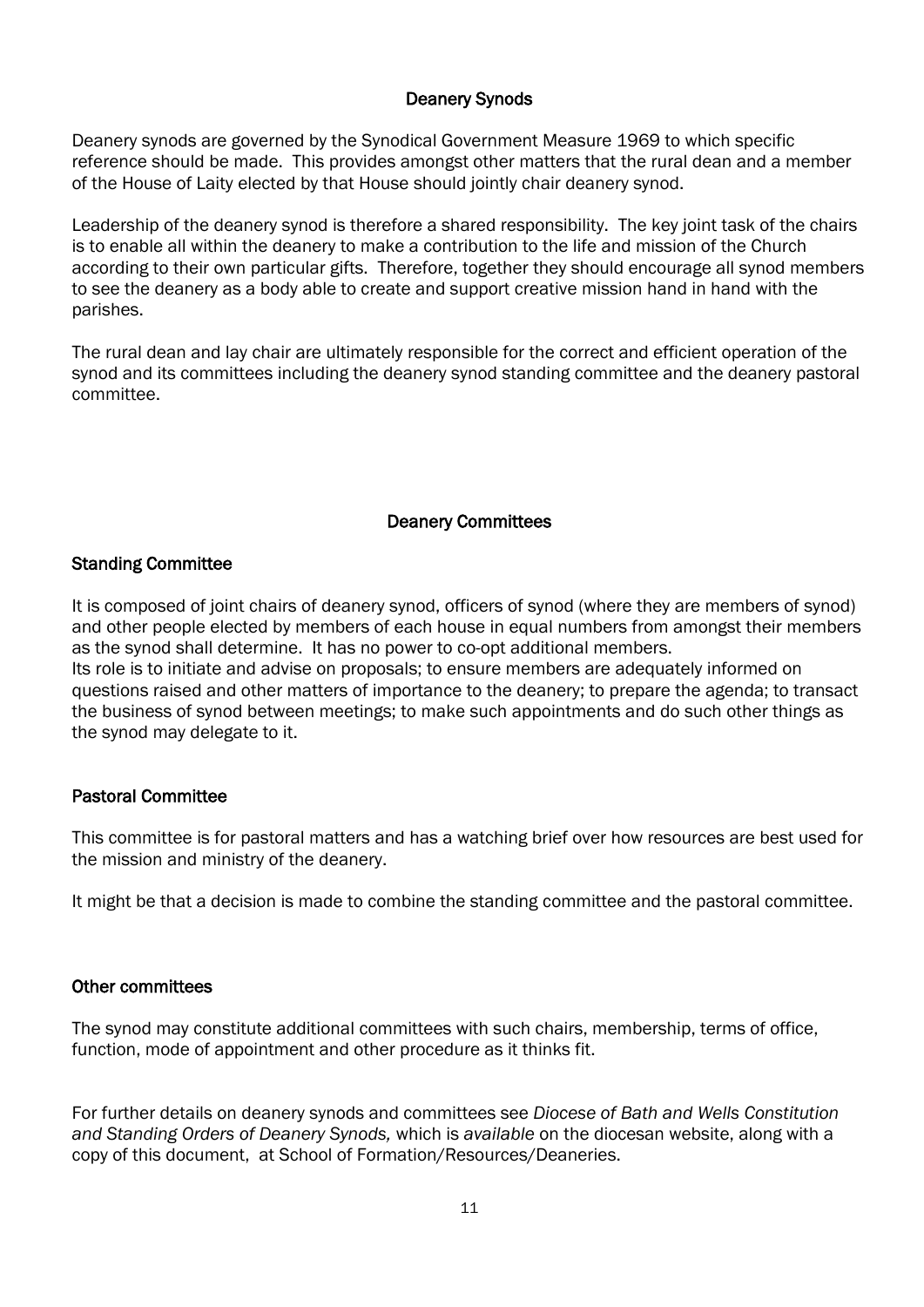### **Chaplains**

Chaplaincies probably exist in a number of places in each deanery and they have a significant presence and perspective through their ministry and mission. They bring perspectives that could potentially add substantially to the lives of deaneries yet often feel isolated. Close relationships with the chaplains in deaneries should enrich the ministry of chaplains and the life of the deanery.

The following suggestions are made for rural deans to try and make this relationship work most effectively:

- Assign someone in the deanery to keep an up to date and readily available list of all the chaplains in the deanery
- Encourage membership of chaplains to the deanery chapter
- Promote awareness of the work of chaplains
- Encourage partnerships and cooperation between chaplains and churches.

# Retired Clergy

The rural dean meets with all newly-arrived clergy living in their deanery receiving the bishop's Permission to Officiate (PTO) before exercising their new ministry. The reasons for this are:

- It provides an opportunity for clergy to express their thoughts on when, where, and how often they might want to serve
- $\bullet$  It allows the rural dean to give any relevant background information.

Contact with people renewing their PTO in person is strongly encouraged in order to assess (on both sides) how much people feel able to take on.

Deaneries should take opportunities for the public welcome/affirmation of retired clergy ministry, possibly at a service or synod.

Retired clergy are not members of deanery chapters, but every encouragement is given to support them in a deanery in an appropriate way, which enables them to exercise their ministry in the light of the culture, ethos and priorities of the diocese.

No-one should be ministering without a current PTO from the bishops (which involves CRB checks being done). Some clergy do let their PTO lapse because they do not renew it, and may need to be told they must stop ministering – check with bishops' office if you are aware of a situation.

## Clergy on long term sick leave

As set out in the *Clergy Manual*, following an absence of more than seven days a clergy person should make contact with the rural dean and archdeacon and inform them of the nature of the absence and its likely duration. The rural dean should provide ongoing pastoral support and keep the archdeacon updated on the situation. After the fifth week of continued absence the diocese will appoint a local contact (either the rural dean or nominee) to arrange provision of services or to liaise with churchwardens who are prepared to do this to ensure that the incumbent concerned is completely relieved of his/her duties at this time. The rural dean (or local contact) should arrange to visit the member of clergy at this time.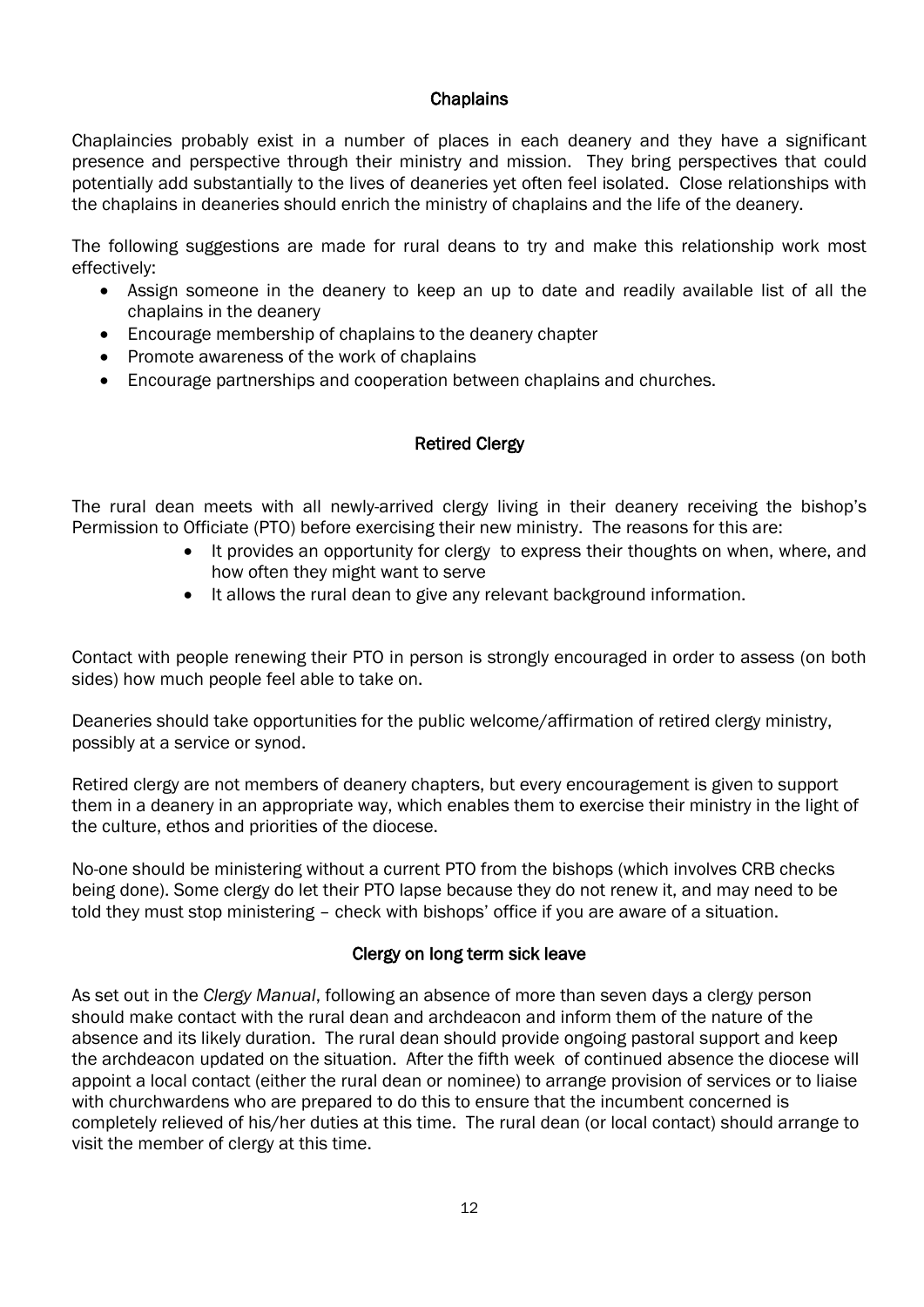### Finance

## Expenses of Office

Expenses are reimbursed on submission of a claim form obtainable from the diocesan accounts office. Expenses should be claimed for:

- Travel on deanery business within the deanery
- Travel to diocesan meetings on deanery business
- Stationery
- Telephone calls on deanery business
- Postage
- Official entertaining
- Contribution to secretarial costs

Full details and further advice on what you can claim can be obtained from the diocesan accountant.

## Deanery Training

The deanery chapter and the deanery as a whole can be an ideal location for training and development. Contact the director of clergy development for funding for training events that you may like to initiate as a deanery or with neighbouring deaneries.

## Deanery Quiet Days

Contact the diocesan secretary for funding for deanery quiet days.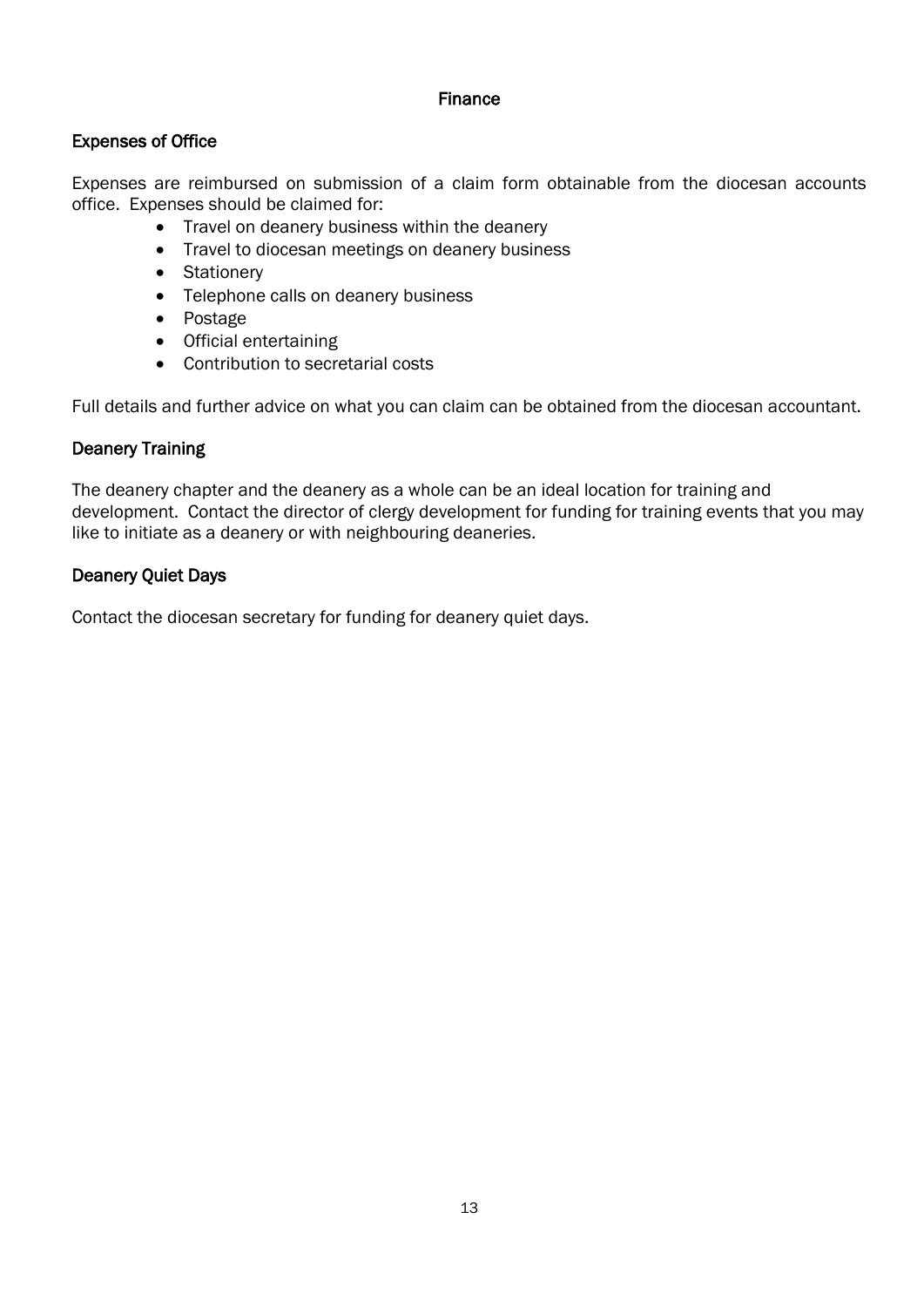## Notes for Inspection of Churches, Registers etc. by Rural Deans and Lay Chairs

Canon F 18 requires each archdeacon to inspect every church in their area at least once every three years, either in person or through the rural dean. The following guidance is for when this duty falls to the rural dean.

### Preparation

A few weeks before the visit a letter should be sent to the incumbent and the churchwardens inviting them to meet you at the church at an agreed time.

With the letter you should send a list of what you expect to see and to do and you should ask them to have the documents all laid out for your inspection.

#### The visit

Arrange your timetable so as to leave plenty of time for travel between the churches (especially if you don't yet know your way around). Arrive on time, having looked up the names of the churchwardens beforehand.

Your visit should have two parts. There is the inspection of all the documents and contents of the church, comparing the one with the other, and there is the inspection of the church itself and the churchyard. You might, too, like to take the opportunity of paying a visit to other church property such as a church hall.

It is also important to ensure that there is an opportunity to talk about the spiritual wellbeing and life of the parish.

#### The follow-up

A few days afterwards a letter should be sent to the churchwardens, encouraging them for the efforts they have put into the visit and are giving to the running of the parish, and listing the matters you have discovered which require attention. It is important to send your letter to the churchwardens who are responsible for the fabric and the contents, but you should also send copies to the incumbent and, if appropriate, to the inspecting architect.

You should expect the churchwardens to reply to your letter within, say, three months, telling you what they have done. If you have not heard by then, drop a gentle reminder and, if necessary, another one after six months.

#### The inspection

What you need to see can be laid out under four headings:

#### 1. Church Records

#### *Registers*

You should inspect all the current registers to make sure they are being filled in correctly. You can also quickly pick up information here about the health of the parish. The registers should also be kept in the safe.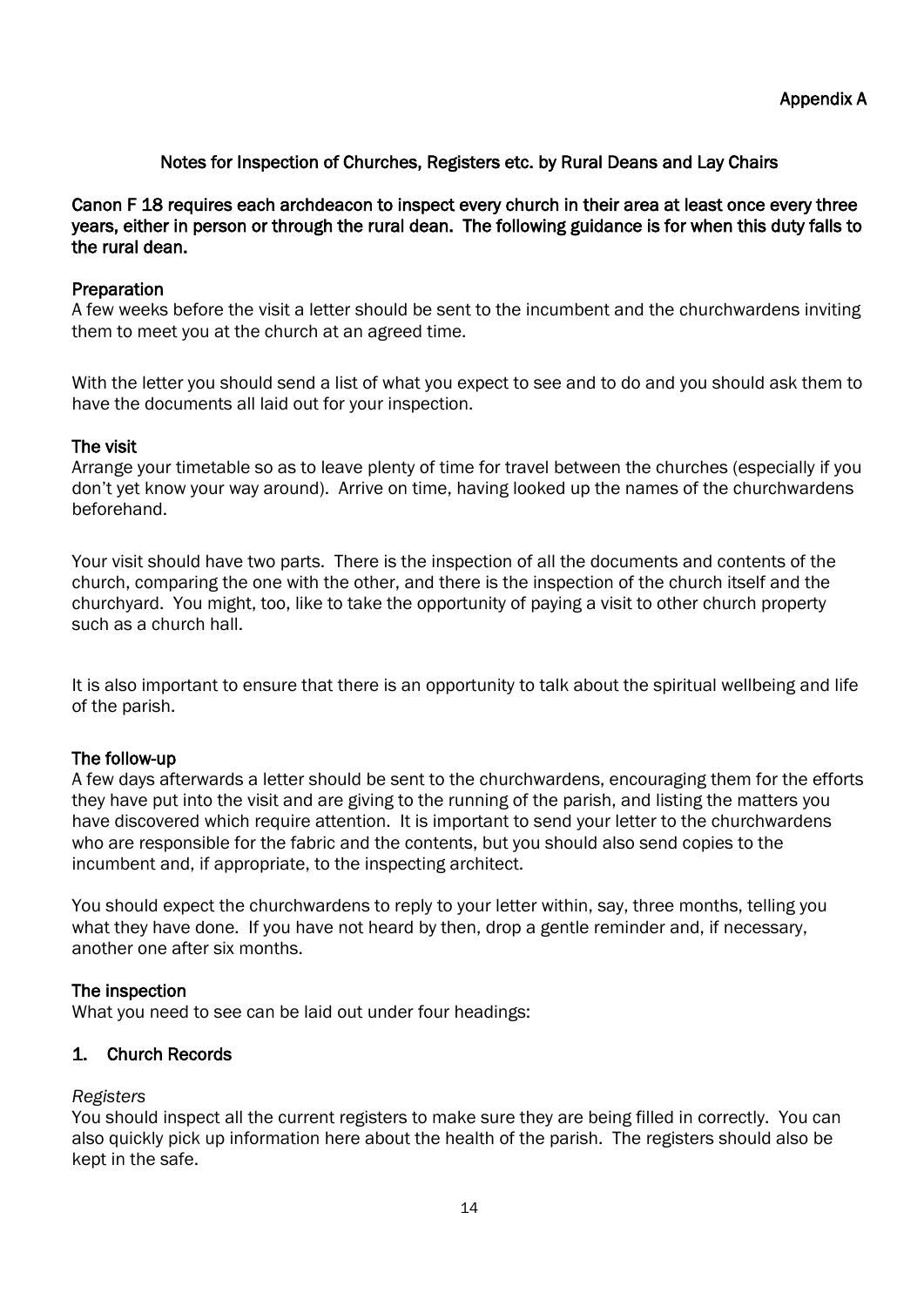You should also inspect registers that are no longer in use to ensure that they are kept securely and cleanly. If the baptism or burial registers are over 100 years old the law requires that they shall be deposited in the local Record Office. If they are still in use they may be kept open for 150 years but then have to be closed and deposited and a new register bought. Marriage registers, being the joint responsibility of the civil registrar, fall under different regulations.

#### *Other ancient documents*

The above rules about depositing also apply to all other ancient documents. It is therefore well worth 'nosing around' the drawers and safes of the vestries to see what has been tucked away in corners and forgotten about. You may also discover mouldy hymn and prayer books and suggest that they are burnt.

#### *Parish terrier and inventory*

This is a legally required document which you should check carefully against the contents of the church. It needs to be signed at the back by you, the incumbent and the churchwardens.

#### *Church Electoral Roll*

You should ensure that there is an up to date and accurate electoral roll for each relevant parish.

#### *Minute Books of PCC and Annual Meetings*

There are sometimes questions about how the minutes should be kept and it is useful to advise those who keep loose-leaf minutes to number the pages and to put the name of the church and the date of the meeting on each page.

#### 2. Finance

#### *Annual PCC accounts*

You could ask to have a look at these and talk with the churchwardens and, as appropriate, the treasurer or even the examiner/auditor about any issues you or they might have. It is also worth checking that the accounts have been prepared in accordance with the 2006 Charities Act and the Statement of Recommended Practice 2005, if necessary. The church treasurer should perhaps have availed himself of a Treasurers' Update Workshop to keep abreast of best practice in accounting and accounts presentation; thes workshops have been held at the autumn financial consultations for the last a few years.

#### *Special church accounts*

The 2006 Charities Act requires that trusts and accounts that provide income annually for the PCC or make payments on behalf of the PCC should at a minimum be mentioned in the accounts, but might have to be consolidated within the accounts if appropriate and material.

#### *Insurance policies*

It is advisable to ask to see the actual policy by which you can check the adequacy of the church's cover. The employer's liability certificate of insurance should be displayed somewhere in the church.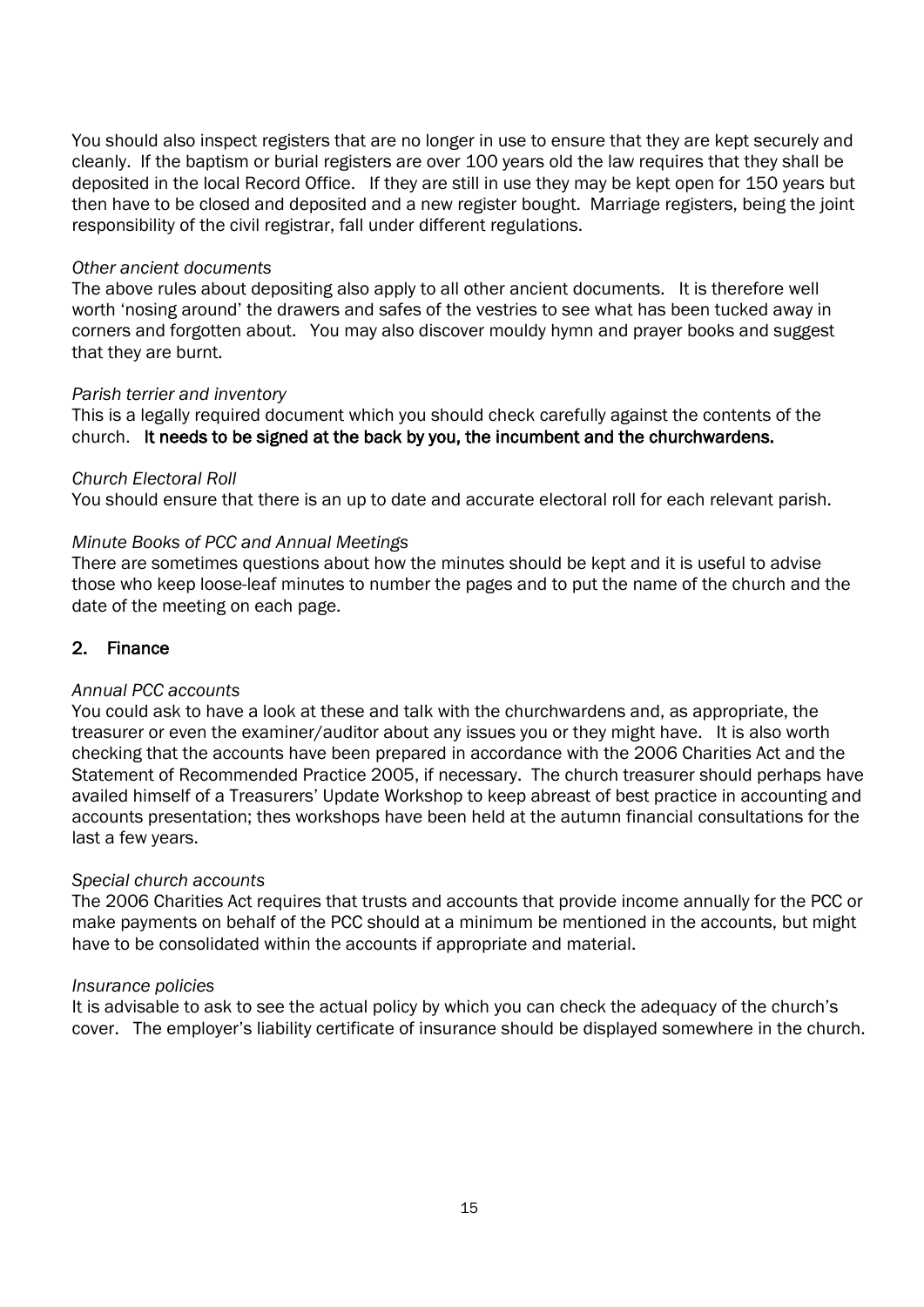## 3. Church Contents

### *Church plate*

It is particularly important to examine this carefully and compare it with the Inventory. It is amazing how easily Elizabethan chalices go missing. It is important to ensure that all silver is kept in the safe.

### *Other church valuables*

It is not only church plate that constitutes 'articles of value'. Stained glass, monuments and furnishing of all kinds can also fall into this category. But do not talk too frequently in terms of monetary value or some of the churchwardens will want to sell them off to repair the church roof!

### *Photographs*

All churches should have a photographic record of their valuable silver and furniture with details on the back of each photograph. There are frequent instances of stolen goods being recovered because of this simple practice. Two copies of the photographs, kept separately, is safest.

#### *Altar linen*

Ask to see this. You will find the occasional church that uses a Kleenex for purificator. It has been known for the linen to be filthy, so ask about laundry procedures.

## Church building and churchyard

### *Quinquennial inspection report*

It is helpful if you make time to glance over your copy, if you have one, before you go.

### *Church log book*

This is a legal requirement, but many parishes are very bad at keeping it up to date.

#### *Faculties*

Ask them to show you the faculties they have been granted over the last five years. You can check them against work actually carried out. Look out for signs of work which you suspect has not been authorised by faculty.

## *The churchyard*

One of the most important things here is to check that they have an adequate grave-space plan which includes a list of the names and locations of those interred (*not* a plan of memorial stones, which is different). This will tell you whether the church or the undertaker has actual control of their churchyard. You may need to check whether the churchyard is closed by Order in Council and therefore legally in the charge of the local civil council for maintenance purposes.

The diocesan advisory committee (DAC) encourages the maintenance of churchyards as places of wildlife conservation. It is difficult to get the issue taken seriously either by parishioners, who become irritated when they find long grass barring their way to the grave they are tending, or by the church members who, if they are interested at all, will just see the churchyard as another public garden to be kept spick and span. A good balance will need to be found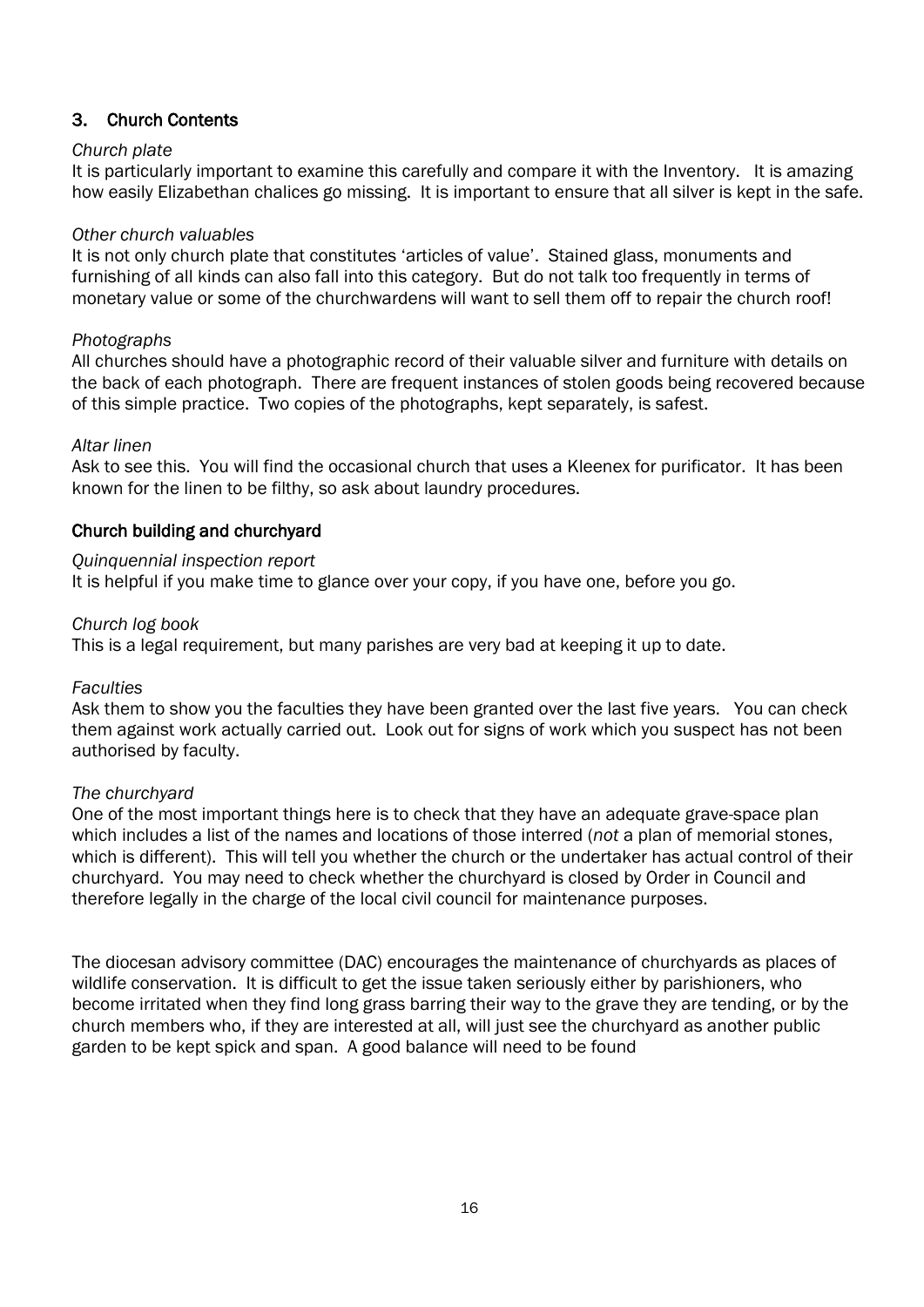### *Gutters and down pipes*

The traditional *bête noire* of the archdeacon, but experience suggests about half our churches at any one time will have some inadequacy in their rain-water disposal. It can cause grave damage to stone and brickwork faster than practically anything else.

### *Security*

Do they lock the church? Is the safe bolted or concreted in? Where do they keep loose cash on the premises? Where do they keep the keys? How do they maintain a balance between the church being open for prayer and secure? These aspects require constant vigilance.

#### *Order in the church*

It can be helpful to use an outsider's fresh eye to make comments about the interior of the church – the dusty children's corner unused for decades, the possibilities for the space under the tower, the dirty cupboard full of unused rubbish, a vision for re-ordering. Approached in a positive spirit, you can find yourself used over time in further informal, imaginative discussions.

#### *Trusts*

It is important to see that these are properly managed.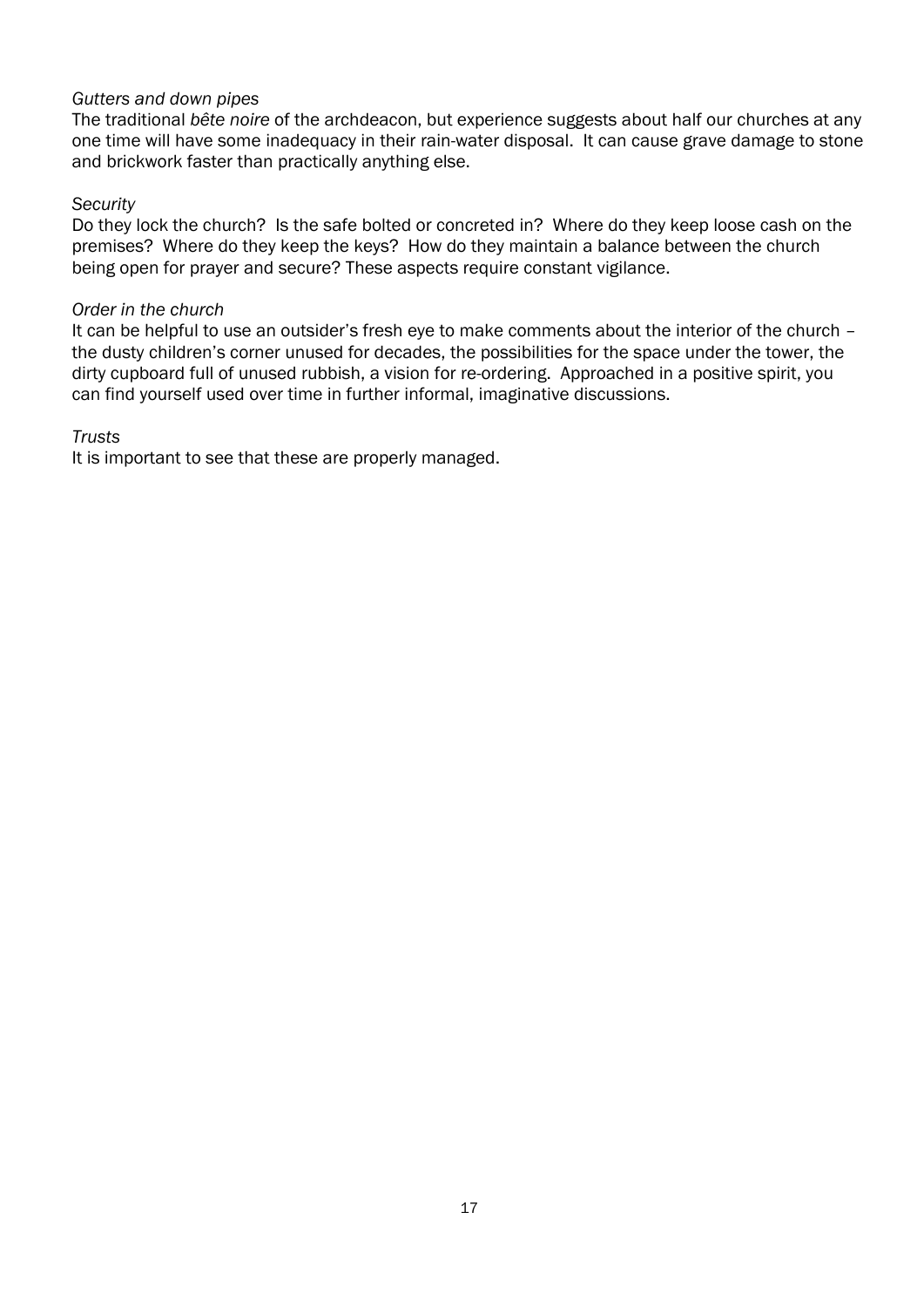## Inspection of Churches Record Form

DIOCESE OF BATH AND WELLS

Archdeaconry …………………………………

Deanery ………………………………………………

## ARCHDEACON'S INSPECTION

Date of Inspection:

Parish:

Full Name of Incumbent

## Full Names of Churchwardens

# Registers

| Was the receipt produced for those deposited in the County Records Office [if any] | YES / NO |
|------------------------------------------------------------------------------------|----------|
| Is the list supplied by the Office still correct?                                  | YES / NO |

Registers retained in the parish:

|               |                | Commencing | Date Closed or in Current Use |
|---------------|----------------|------------|-------------------------------|
| Baptism       | $\mathbf 1$    |            |                               |
|               | $\overline{2}$ |            |                               |
| Marriage      | $\mathbf{1}$   |            |                               |
|               | $\overline{2}$ |            |                               |
| <b>Burial</b> | $\mathbf 1$    |            |                               |
|               | $\overline{2}$ |            |                               |

| <b>Marriage Register</b> |              |              |                        |  |
|--------------------------|--------------|--------------|------------------------|--|
| Date                     | January 2010 | January 2011 | January 2012   Present |  |
| Last Number in Register  |              |              |                        |  |
|                          |              |              |                        |  |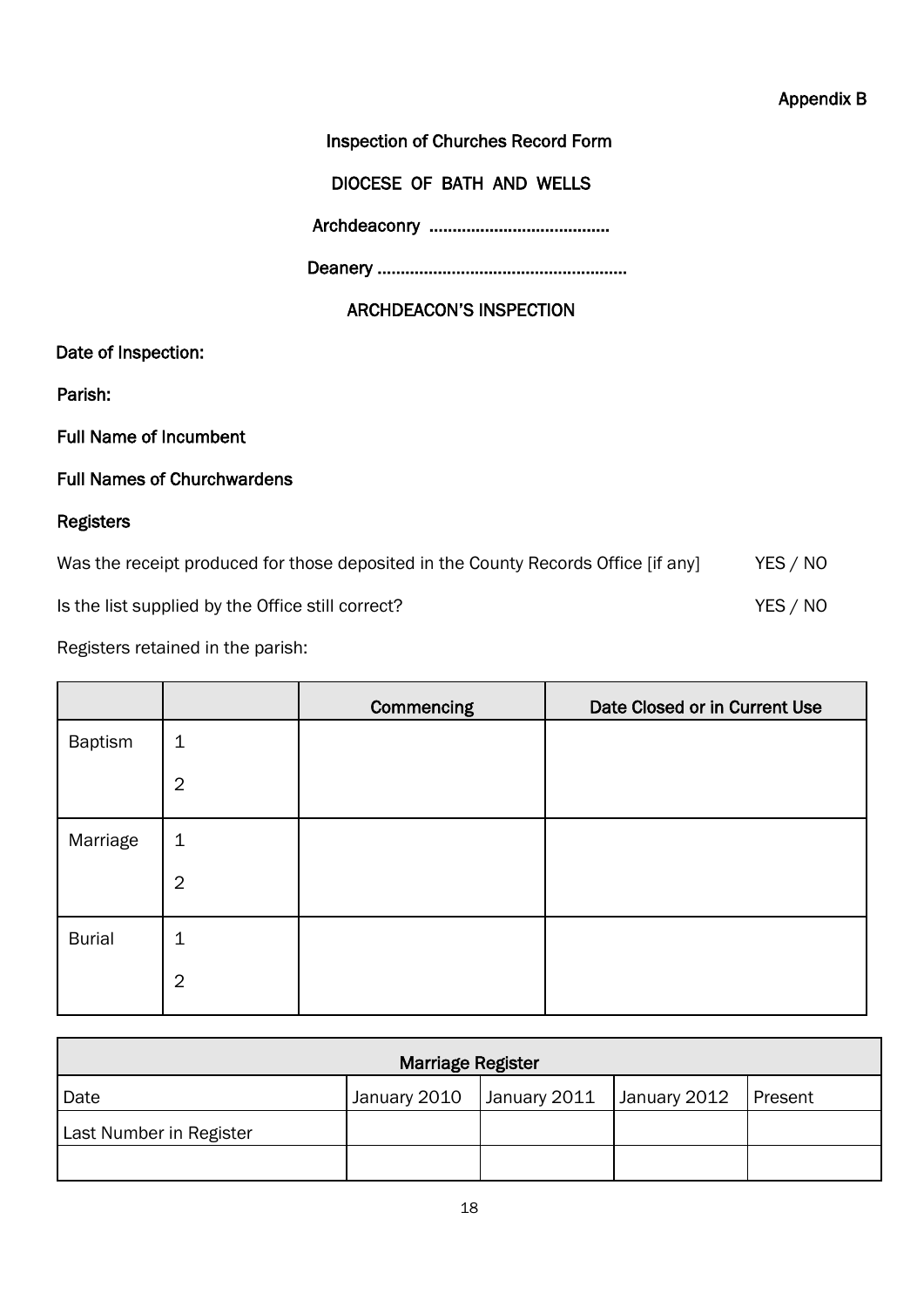| <b>Burial Register</b>  |  |                                                      |  |  |
|-------------------------|--|------------------------------------------------------|--|--|
| Date                    |  | January 2010   January 2011   January 2012   Present |  |  |
| Last Number in Register |  |                                                      |  |  |
|                         |  |                                                      |  |  |

| <b>Other Records</b>         | <b>Number and Start Date</b> | Condition |
|------------------------------|------------------------------|-----------|
| Service Register             |                              |           |
| <b>Banns Book</b>            |                              |           |
| <b>Confirmation Register</b> |                              |           |
| Inventory                    |                              |           |
| Is the Inventory up to date? |                              |           |
| Where is it kept?            |                              |           |
| Log Book                     |                              |           |

## Church Plate and Furnishings

Has a visual check been made and does this agree with the Inventory? YES / NO What is the general condition of the plate and furnishings? Where is the plate [chalices, etc.] kept? Are there photographs of all items of plate? Are there is a very set of plate of plate?

Where are the photographs kept?

Are there any items of special value? [details]

In the case of any plate deposited at the bank, was a receipt produced? YES / NO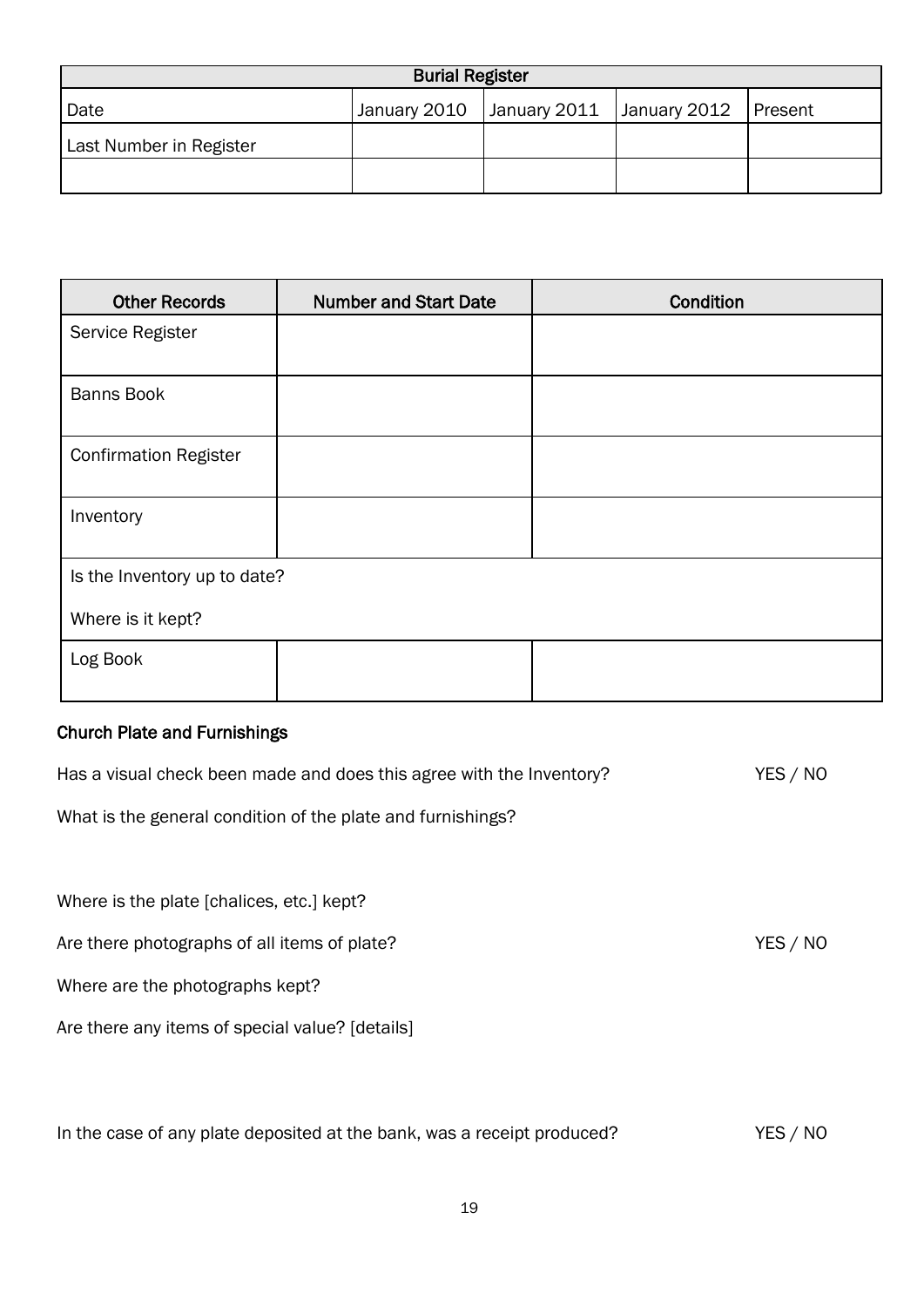# Linen, Vestments and Hangings

| Are linens spotlessly clean and in good condition? |                             | YES / NO |
|----------------------------------------------------|-----------------------------|----------|
| Where are the vestments [if any] kept?             | What condition are they in? |          |
| Are there choir robes? YES / NO                    | What condition are they in? |          |
| Where are the altar hangings kept?                 | What condition are they in? |          |

## Fire Precautions and Electrical Installations

| How many fire extinguishers are there?                                               |          |
|--------------------------------------------------------------------------------------|----------|
| Are they serviced annually?                                                          | YES / NO |
| Is there a CO2 extinguisher within six feet of the organ?                            | YES / NO |
| Do the clergy, wardens, sidespeople and organists know how to operate extinguishers? | YES / NO |
| When was the electrical system last tested?                                          |          |
| Name of the firm who carried out the inspection                                      |          |

### **Security**

|                     |                                                       | Are there adequate locks, bolts and other precautions to all doors?                   |          |                   |          |
|---------------------|-------------------------------------------------------|---------------------------------------------------------------------------------------|----------|-------------------|----------|
| North Door          | YES / NO                                              | South Door                                                                            | YES / NO | East Door         | YES / NO |
| West Door           | YES / NO                                              | Priest's Door                                                                         | YES / NO | <b>Bell Tower</b> | YES / NO |
| <b>Boiler House</b> | YES / NO                                              | <b>Vestry Door</b>                                                                    | YES / NO |                   |          |
|                     | Is the vestry door kept locked outside service times? |                                                                                       | YES / NO |                   |          |
|                     |                                                       | What church plate and ornaments are left out during weekdays when the church is open? |          |                   |          |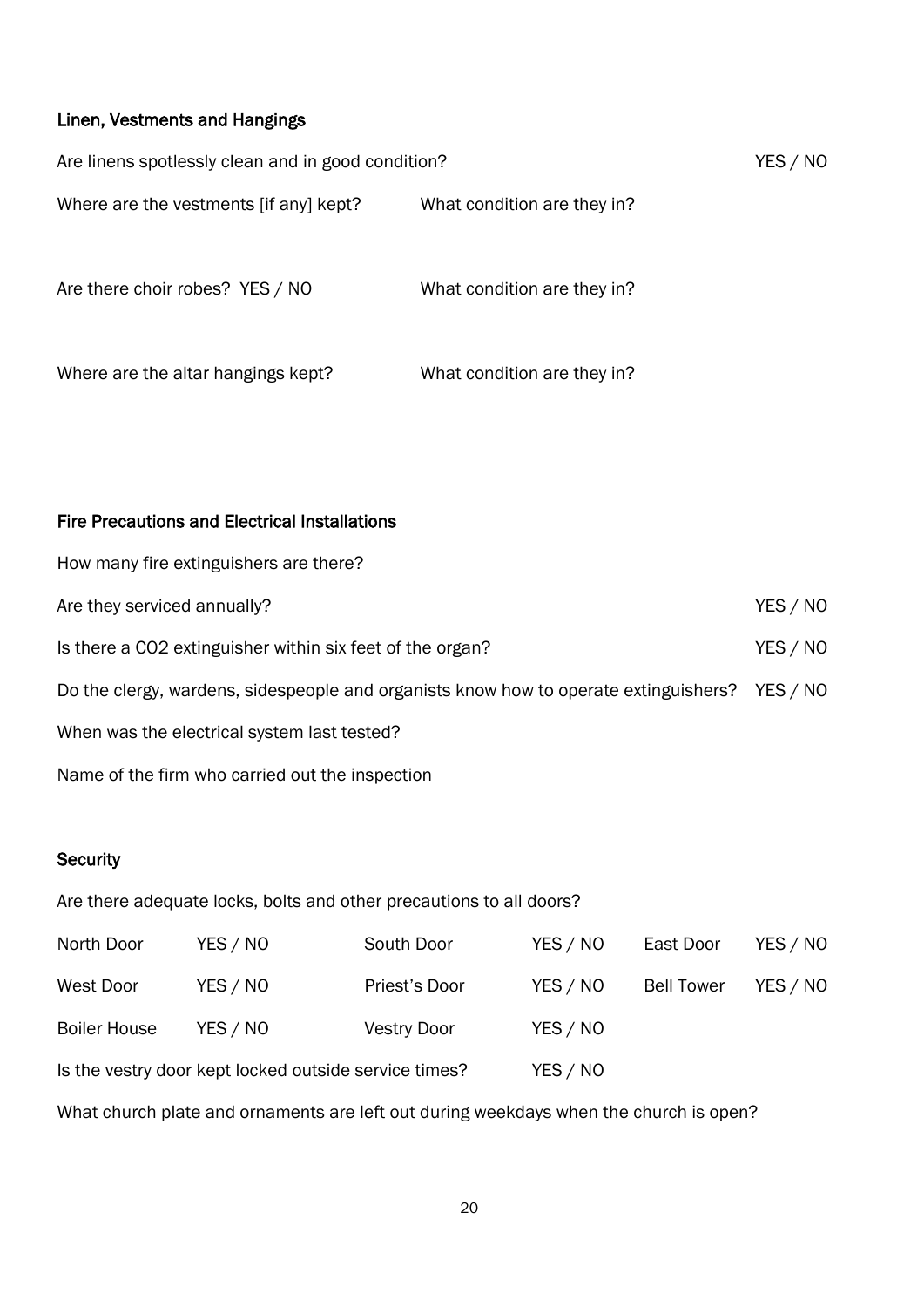| Is the church closed at all during the day time?            | YES / NO |
|-------------------------------------------------------------|----------|
| Is there a wall safe for donations, etc.?<br>$\blacksquare$ | YES / NO |
| Where is the church safe(s)?                                |          |
| Is it in good condition?                                    | YES / NO |
| How is the safe[s] secured/anchored?                        |          |

# **Churchyard**

What is the general condition of: a) Fences

- b) Gates
- c) Paths
- d) Walls
- e) Grounds
- f) Tombstones

#### Insurance

Name of insurance company

Is the cover within the diocesan group scheme? YES / NO What is the percentage cover for a first loss? What is the amount of public liability cover?

When did the PCC last review the cover?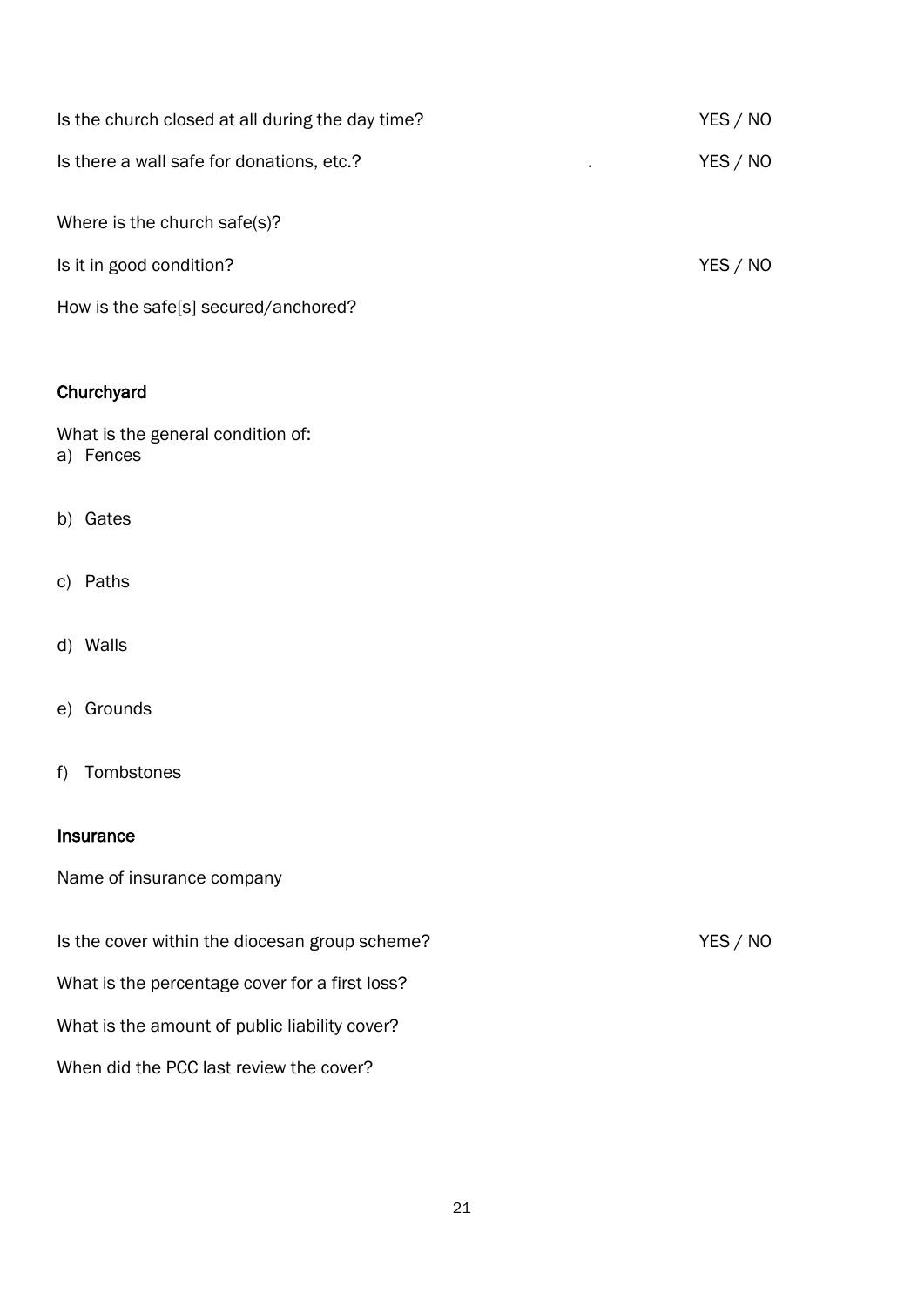General Observations and Comments by Rural Dean

Signed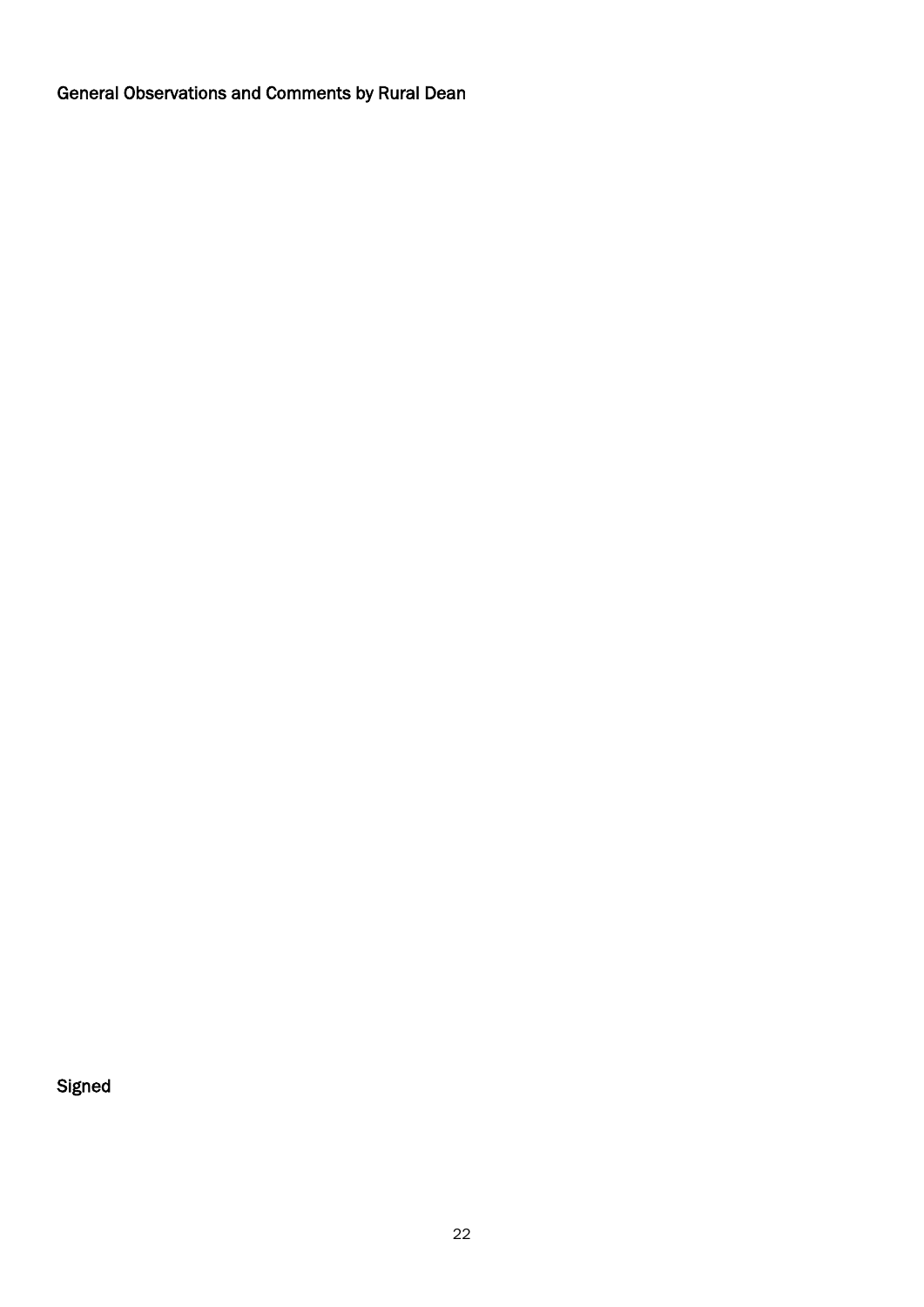## Appendix C

## Diocese of Bath and Wells

### Notes for Churchwardens after Notice of Vacancy

#### **Services**

- 1 A rota to cover all necessary services (regular Sunday services and occasional offices e.g. baptisms, weddings and funerals) will have to be arranged by the churchwardens. A copy of the rota needs to be sent to the rural dean. NB Groups of parishes may have to forgo some services if cover cannot be found.
- 2 Retired clergy are paid at the diocesan rate for normal services (See notes from diocesan office for rates) and receive part of the fee for weddings and funerals (church treasurers should have a copy of the bishop's guidelines indicating how much the priest receives - if not, consult the rural dean or diocesan office). Retired clergy sign a form after conducting a normal service which is sent to the Diocesan Office to claim reimbursement.

Retired clergy are also entitled to travelling expenses at the diocesan rate for any service they take.

- 3 Stipendiary and non-stipendiary clergy do not receive a fee, but are entitled to travelling expenses at the diocesan rate.
- 4 Readers, if any, should of course be asked to do whatever they can especially taking Family Services, Matins and Evensong. They can also take funerals with the consent of the family - they do not receive fees, but are entitled to expenses.
- 5 Churchwardens have authority to take Matins and Evensong. The rural dean can give instructions regarding this, if required.
- 6 Churchwardens are responsible for finding lesson readers, intercessors, lay help etc. A rota needs to be prepared.

#### Banns of Marriage

Churchwardens should deal with applications for banns of marriage and get a priest to sign the banns certificate after the banns have been called, if required. Churchwardens also need to collect the fee from the couple (see table of fees).

#### Memorials in Churchyards

All applications have to be approved by the rural dean, including additional inscriptions to existing memorials.

cont…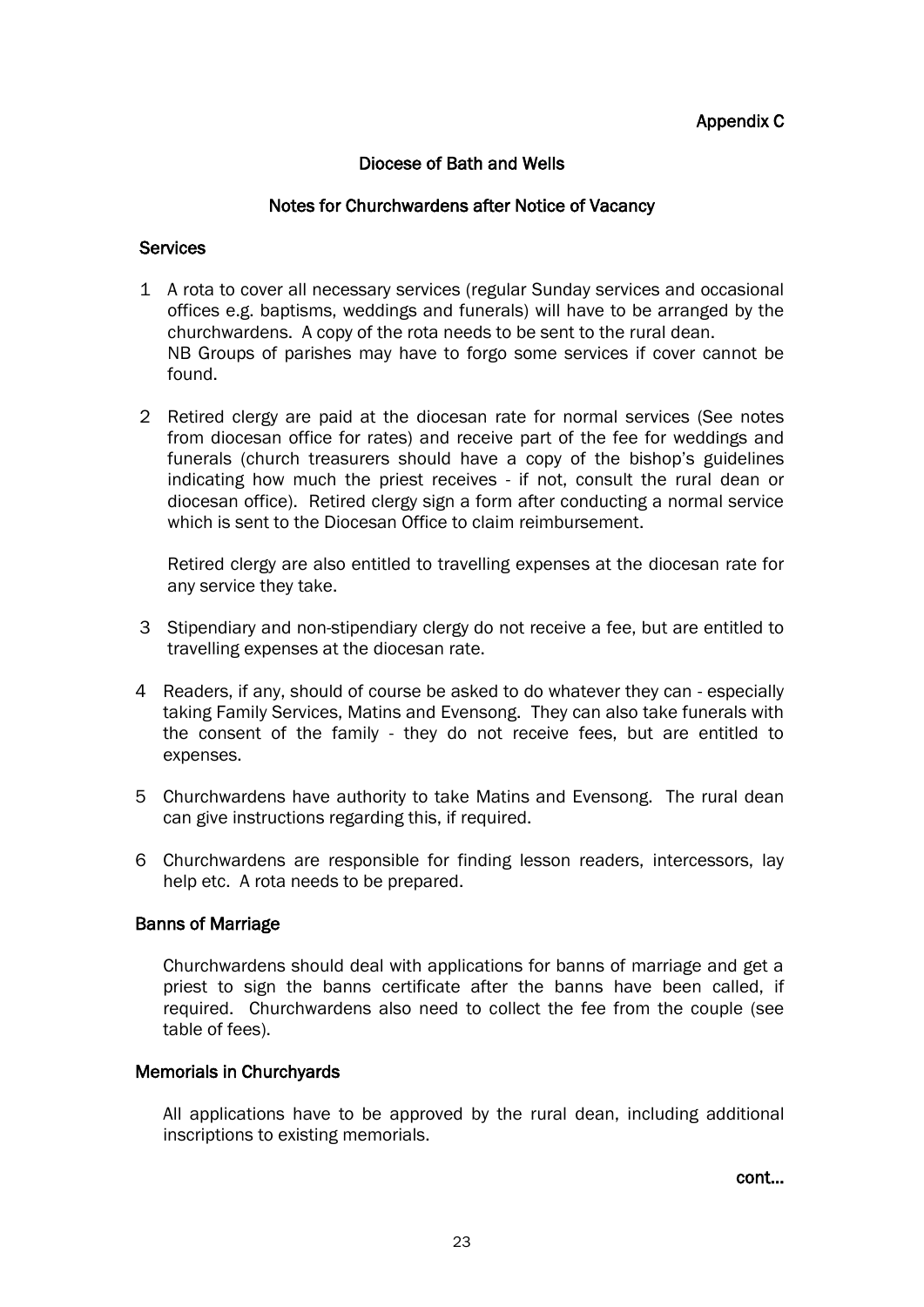## Care of Buildings

- 1 The fabric of the church, the rectory/vicarage and hall (if there is one) need to be regularly inspected for damage, etc. Gutters and downpipes need to be kept clear, water pipes that may freeze need to be protected, etc. See diocesan leaflet - *Care of the Parsonage House during a Vacancy*. The diocese may let the rectory/vicarage during a vacancy.
- 2 Churchwardens must seek a faculty or an archdeacon's authority for any work which needs to be done.
- 3 Beware of using cheap labour, and watch specifications for details like pointing etc.

### General

- 1 Consult the rural dean with any problems, especially on legal matters.
- 2 Churchwardens, as leaders of the local Church, need to encourage the faithful throughout the vacancy. A vacancy can be a good chance to be the body of Christ, and a time to encourage full lay participation in the life of the parish.